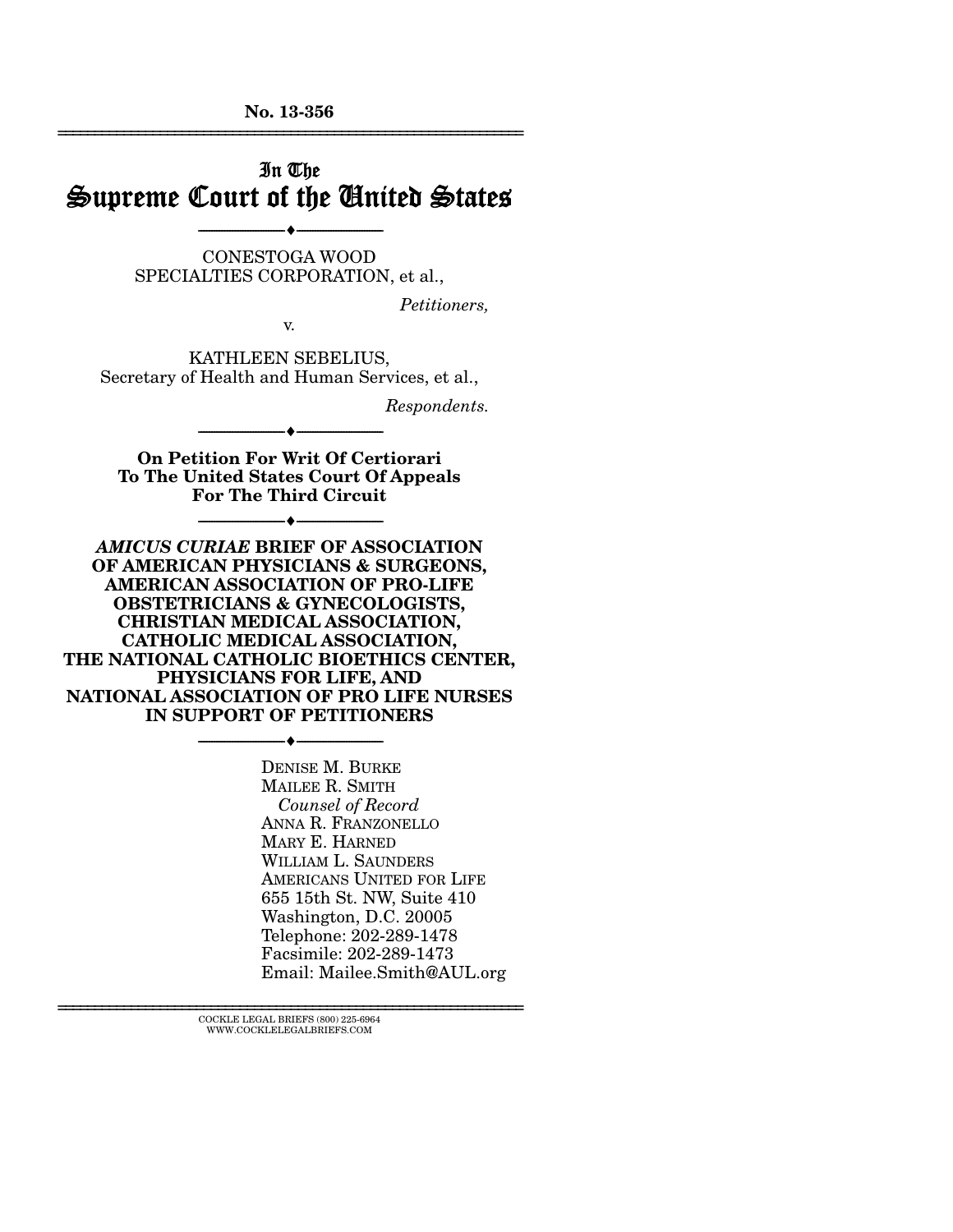# TABLE OF CONTENTS

|      |             | TABLE OF AUTHORITIES                                                                                                  | $\mathbf{ii}$  |
|------|-------------|-----------------------------------------------------------------------------------------------------------------------|----------------|
|      |             | STATEMENT OF INTEREST OF AMICI                                                                                        |                |
|      |             |                                                                                                                       | 1              |
|      |             | SUMMARY OF ARGUMENT                                                                                                   | $\overline{4}$ |
|      |             |                                                                                                                       | 6              |
| I.   |             | It is Undisputed that a New Human<br>Organism is Created at Fertilization                                             | 6              |
| II.  |             | Drugs and Devices Defined by the FDA as<br>"Emergency Contraception" Have Post-<br>Fertilization Mechanisms of Action | 8              |
|      |             | A. Plan B can prevent implantation                                                                                    | 11             |
|      | B.          | Ulipristal Acetate (ella) can prevent<br>implantation or kill an implanted                                            | 12             |
|      | $C_{\cdot}$ | Intrauterine Devices may also pre-                                                                                    | 15             |
| III. |             | The Mandate Violates Sincerely Held<br>Religious Beliefs and Freedom of Con-                                          | 16             |
|      | А.          | Freedom of Conscience is a fundamen-<br>tal right affirmed by our Founders                                            | 17             |
|      | В.          | Freedom of Conscience is a funda-<br>mental right affirmed by this Court                                              | 22             |
|      | $C_{\cdot}$ | Freedom of Conscience is a funda-<br>mental right affirmed by Congress                                                | 27             |
|      |             |                                                                                                                       | 30             |
|      |             |                                                                                                                       |                |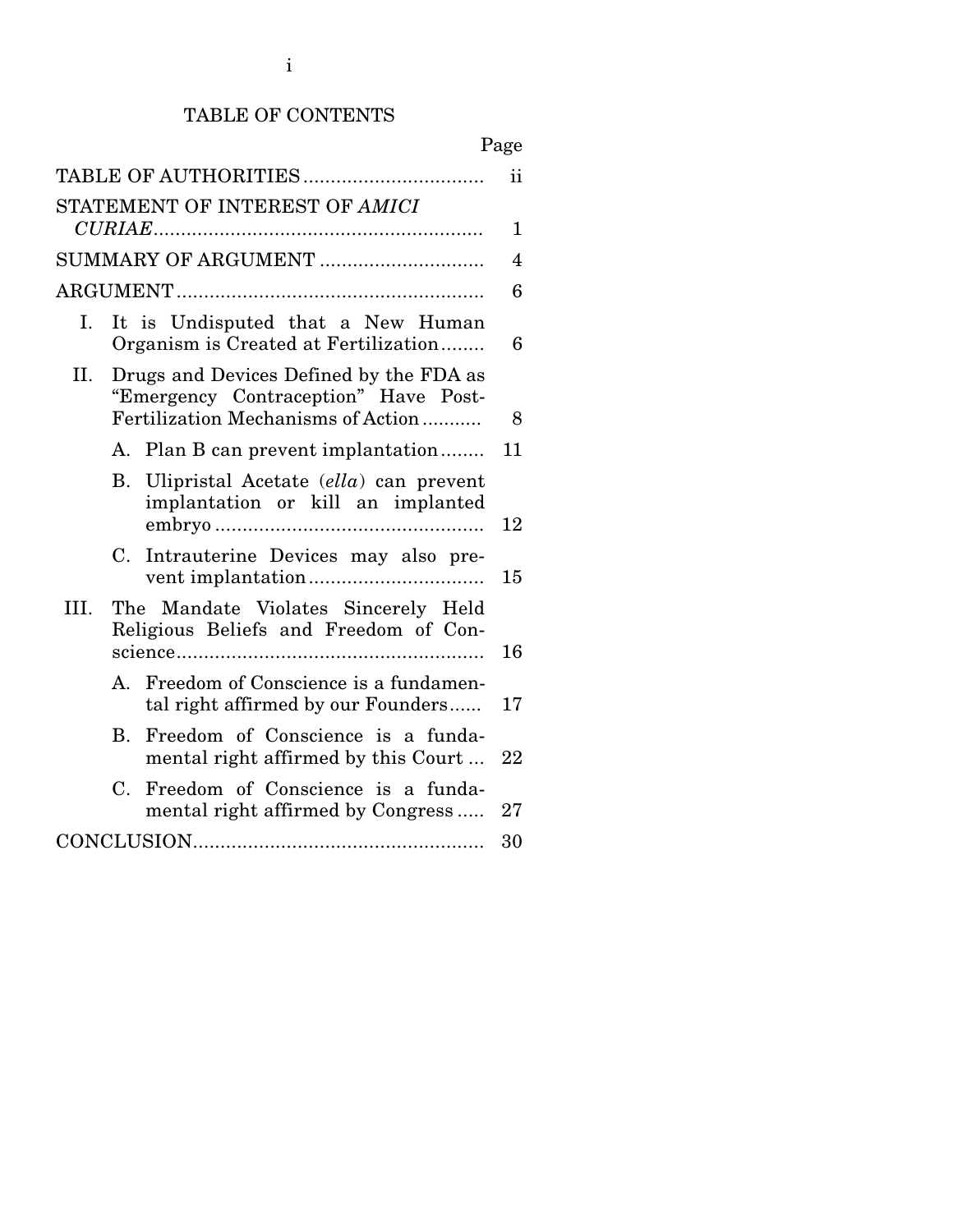## TABLE OF AUTHORITIES

Page

### CASES

| Association of American Physicians & Surgeons          |
|--------------------------------------------------------|
| Association of American Physicians & Surgeons          |
| Baird v. State Bar of Ariz., 401 U.S. 1 (1971) 22      |
| Cantwell v. Conn., 310 U.S. 296 (1940) 22, 23          |
| Cheney v. United States Dist. Court, 542 U.S.          |
| Citizens United v. Fed. Election Comm'n, 558           |
| District of Columbia v. Heller, 554 U.S. 570           |
| First Nat'l Bank of Boston v. Bellotti, 435 U.S.<br>22 |
| Minersville Sch. Dist. v. Gobitis, 310 U.S. 586<br>23  |
| Planned Parenthood v. Casey, 505 U.S. 833              |
|                                                        |
| Springer v. Henry, 435 F.3d 268 (3d Cir. 2006) 2       |
| Stenberg v. Carhart, 530 U.S. 914 (2000)2              |
| Tinker v. Des Moines Indep. Cmty. Sch. Dist.,          |
| United States v. Seeger, 380 U.S. 163 (1965)25, 26     |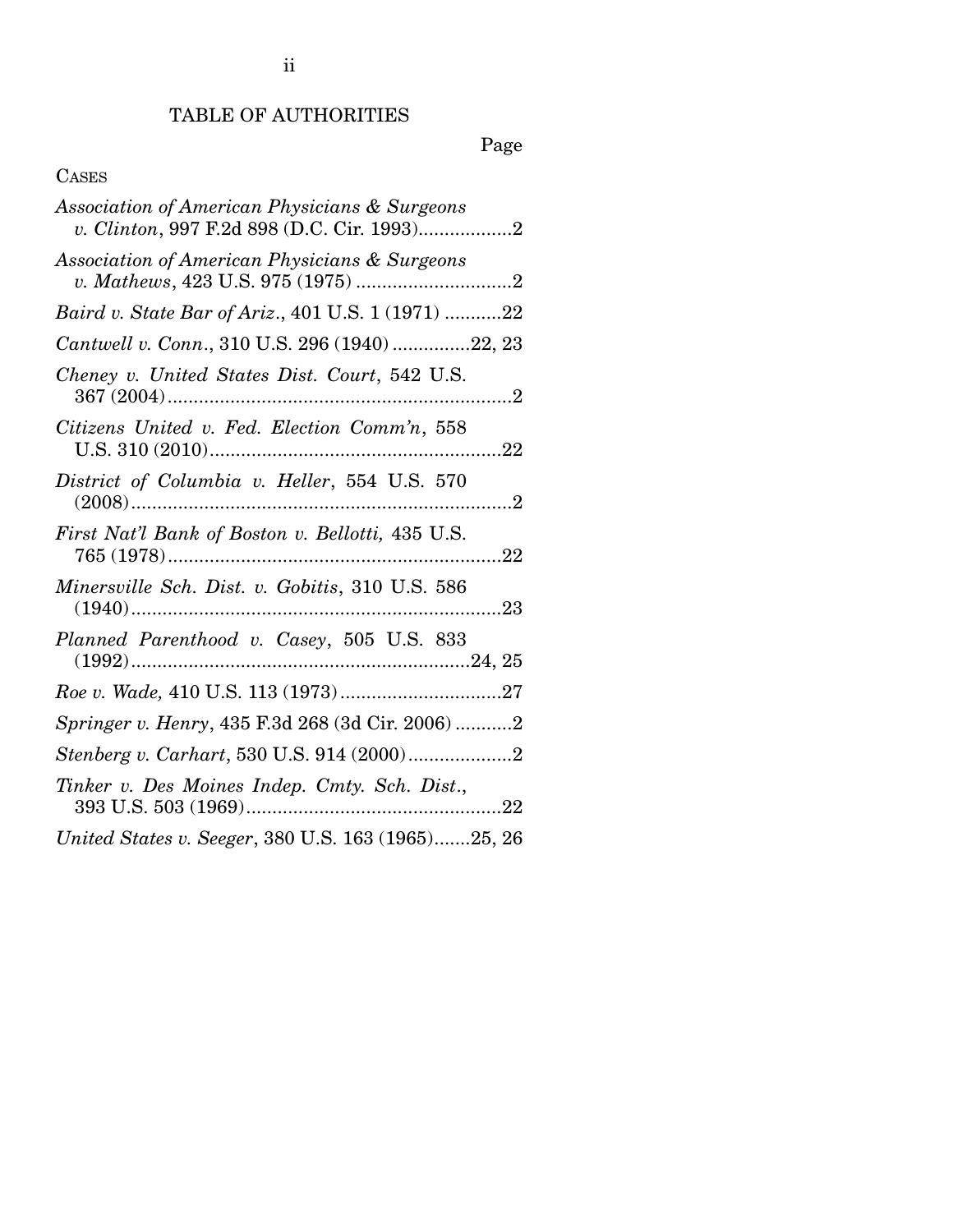| Page                                                                                 |
|--------------------------------------------------------------------------------------|
| Welsh v. United States, 398 U.S. 333 (1970)25, 26                                    |
| West Virginia State Board of Education v.<br>Barnette, 319 U.S. 624 (1943)23, 24, 25 |
| FEDERAL LAW AND REGULATIONS                                                          |
|                                                                                      |
|                                                                                      |
|                                                                                      |
|                                                                                      |
|                                                                                      |
|                                                                                      |
|                                                                                      |
|                                                                                      |
|                                                                                      |
|                                                                                      |
|                                                                                      |
|                                                                                      |
|                                                                                      |
|                                                                                      |
|                                                                                      |
| Pub. L. No. 108-7, 117 Stat. 11, 126-27 (2000)29                                     |
| Pub. L. No. 108-7, 117 Stat. 11, 472 (1999) 29                                       |
| Pub. L. No. 108-25, 117 Stat. 711, 733 (2003) 28                                     |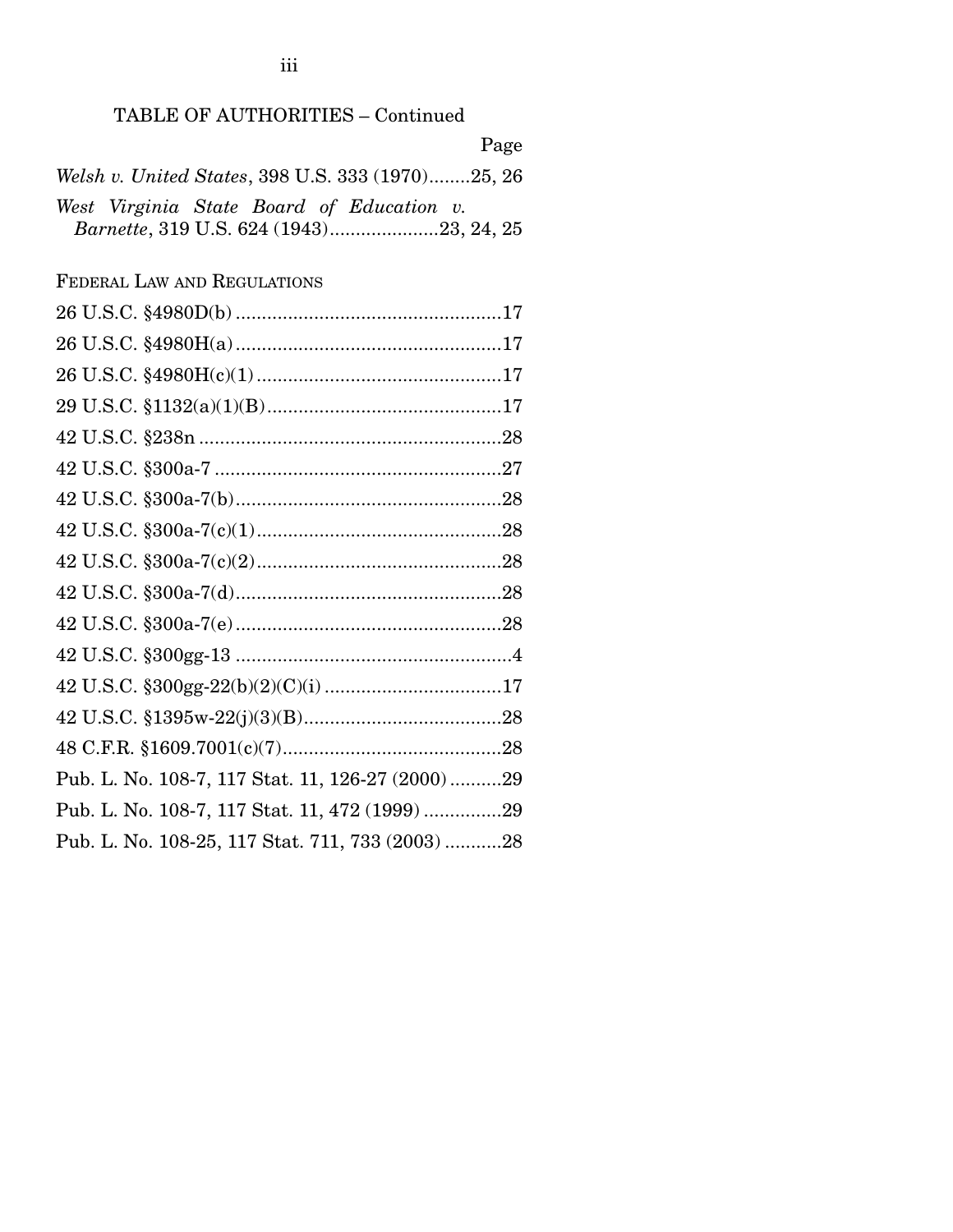|                                               | Page |
|-----------------------------------------------|------|
| Pub. L. No. 110-161, §508(d), 121 Stat. 1844, |      |
|                                               |      |
|                                               |      |
|                                               |      |

# OTHER SOURCES

| Adams, A Declaration of the Rights of the<br>Inhabitants of the Commonwealth of Massa-<br><i>chusetts</i> , in REPORT FROM COMMITTEE BEFORE<br>THE CONVENTION OF DELEGATES (1779) 21                                                  |
|---------------------------------------------------------------------------------------------------------------------------------------------------------------------------------------------------------------------------------------|
| Berg, <i>Free Exercise of Religion</i> , in THE HERIT-<br>AGE GUIDE TO THE CONSTITUTION (2005)18                                                                                                                                      |
| Boyd, THE PAPERS OF THOMAS JEFFERSON (1950)19                                                                                                                                                                                         |
| Condic, When Does Human Life Begin? A<br>Scientific Perspective (The Westchester Insti-<br>tute for Ethics & the Human Person Oct.<br>2008), http://bdfund.org/wordpress/wp-content/<br>uploads/2012/06/wi_whitepaper_life_print.pdf6 |
| Cong. Research Serv., RL 7-5700 (Feb. 24,                                                                                                                                                                                             |
| Coy et al., Roles of the oviduct in mammalian<br>fertilization, REPRODUCTION 144(6):649 (Oct.                                                                                                                                         |
| Cushing, THE WRITINGS OF SAMUEL ADAMS (vol.                                                                                                                                                                                           |

iv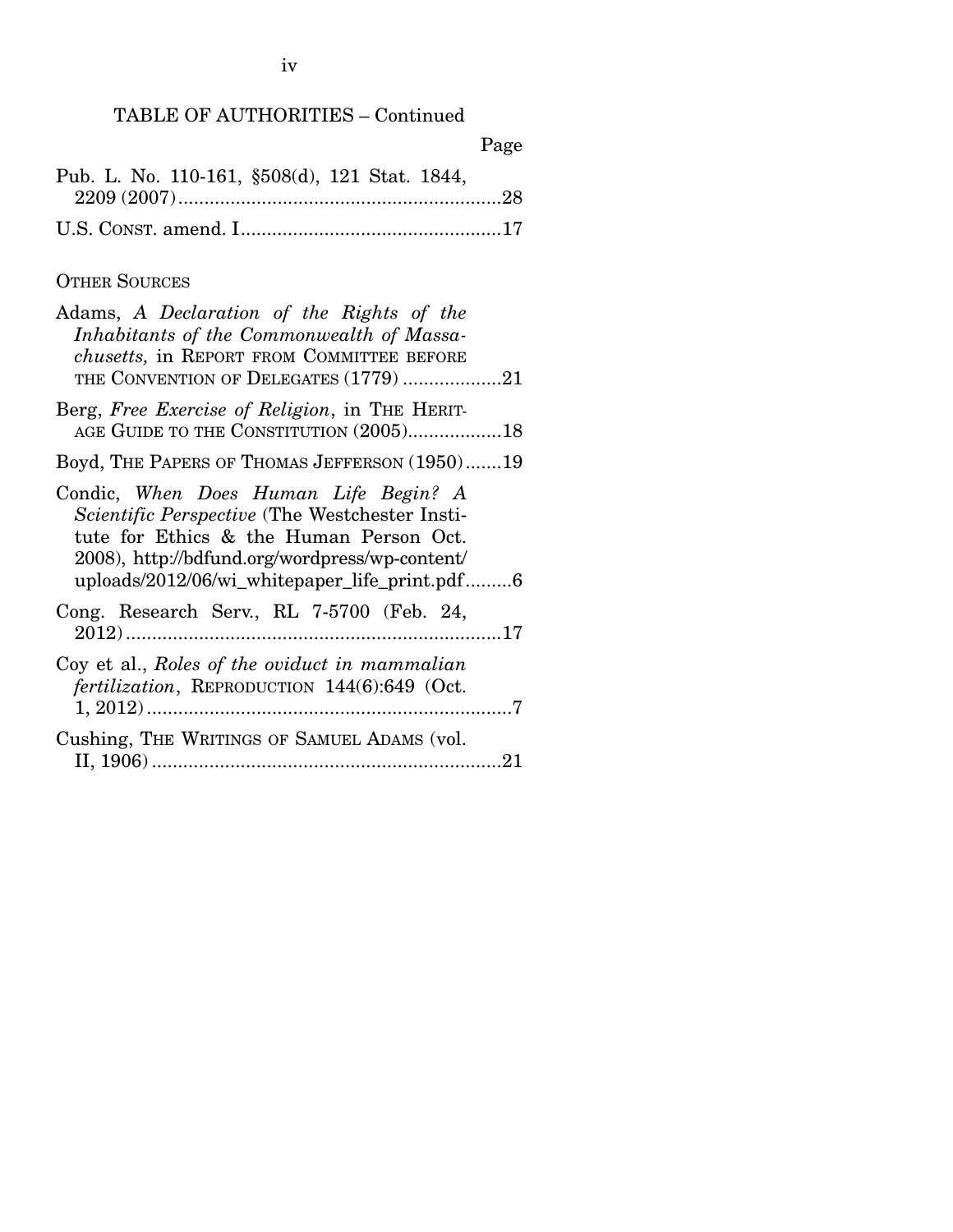### Page

| Department of Health and Human Services,<br>Birth Control Methods (Nov. 21, 2011),<br>http://www.womenshealth.gov/publications/our-<br>publications/fact-sheet/birth-control-methods.                                        |
|------------------------------------------------------------------------------------------------------------------------------------------------------------------------------------------------------------------------------|
| Duramed Pharmaceuticals, How does Plan B One-<br>Step work? (2010), http://www.planbonestep.                                                                                                                                 |
| ella Labeling Information (Aug. 13, 2010),<br>http://www.accessdata.fda.gov/drugsatfda_docs/                                                                                                                                 |
| European Medicines Agency, Evaluation of<br>Medicines for Human Use: CHMP Assess-<br>ment Report for Ellaone (2009), http://www.<br>ema.europa.eu/docs/en_GB/document_library/<br>EPAR_-_Public_assessment_report/human/     |
| Food and Drug Administration, Birth Control<br>Guide (Aug. 2012), http://www.co.burke.nc.<br>us/vertical/sites/%7BDF44FA7A-21E3-466A-<br>A30D-00122906F160%7D/uploads/FDA_Birth_<br>Control_Guide-_Updated_August_2012.pdf 5 |
| Food and Drug Administration, FDA's Decision<br>Regarding Plan B: Questions and Answers<br>(updated Apr. 30, 2009), http://www.fda.gov/<br>cder/drug/infopage/planB/planBQandA.htm 12                                        |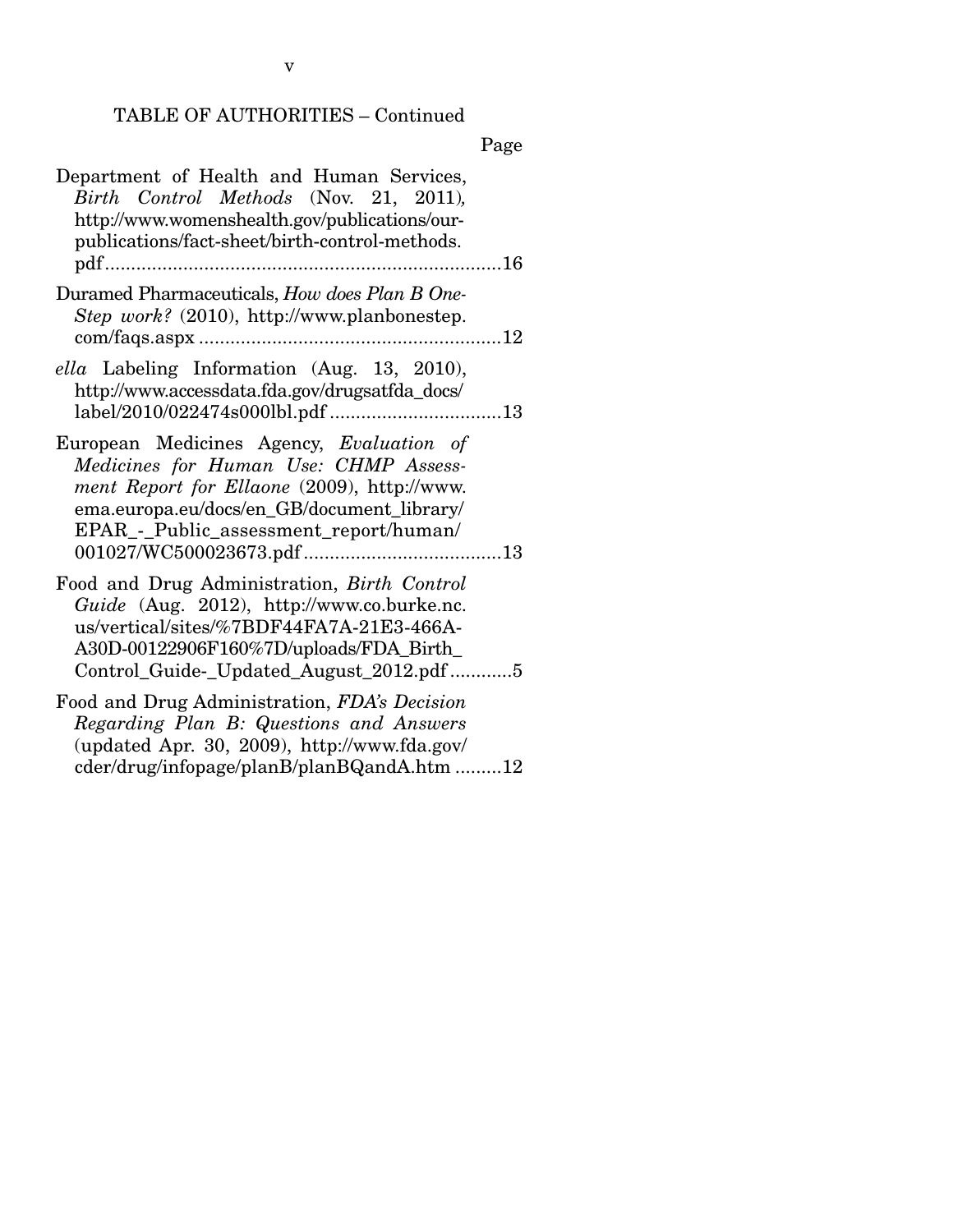Page

| Gacek, Conceiving Pregnancy: U.S. Medical<br>Dictionaries and Their Definitions of Concep-<br>tion and Pregnancy, FRC INSIGHT PAPER<br>(Apr. 2009), http://downloads.frc.org/EF/                                                      |  |
|---------------------------------------------------------------------------------------------------------------------------------------------------------------------------------------------------------------------------------------|--|
|                                                                                                                                                                                                                                       |  |
| Glasier et al., Ulipristal acetate versus<br>levongestrel for emergency contraception: a<br>randomized non-inferiority trial and meta-<br>analysis, 375 THE LANCET 555 (Jan. 2010)13, 14                                              |  |
| Harrison & Mitroka, Defining Reality: The<br>Potential Role of Pharmacists in Assessing<br>the Impact of Progesterone Receptor Modula-<br>tors and Misoprostol in Reproductive Health,<br>45 ANNALS PHARMACOTHERAPY 115 (Jan. 2011)13 |  |
| Health Resources and Services Administration,<br>Women's Preventive Services: Required Health<br>Plan Coverage Guidelines (Aug. 1, 2011),<br>http://www.hrsa.gov/womensguidelines/5                                                   |  |
| Jefferson, Letter to Edward Dowse, Esq. (Apr.                                                                                                                                                                                         |  |
| Jefferson, Letter to New London Methodists                                                                                                                                                                                            |  |
| Jefferson, Notes on Virginia (1785)18                                                                                                                                                                                                 |  |
| Madison, Memorial and Remonstrance Against<br><i>Religious Assessments</i>   15 (1785) 19                                                                                                                                             |  |
| Madison, Speech Delivered in Congress (Dec.                                                                                                                                                                                           |  |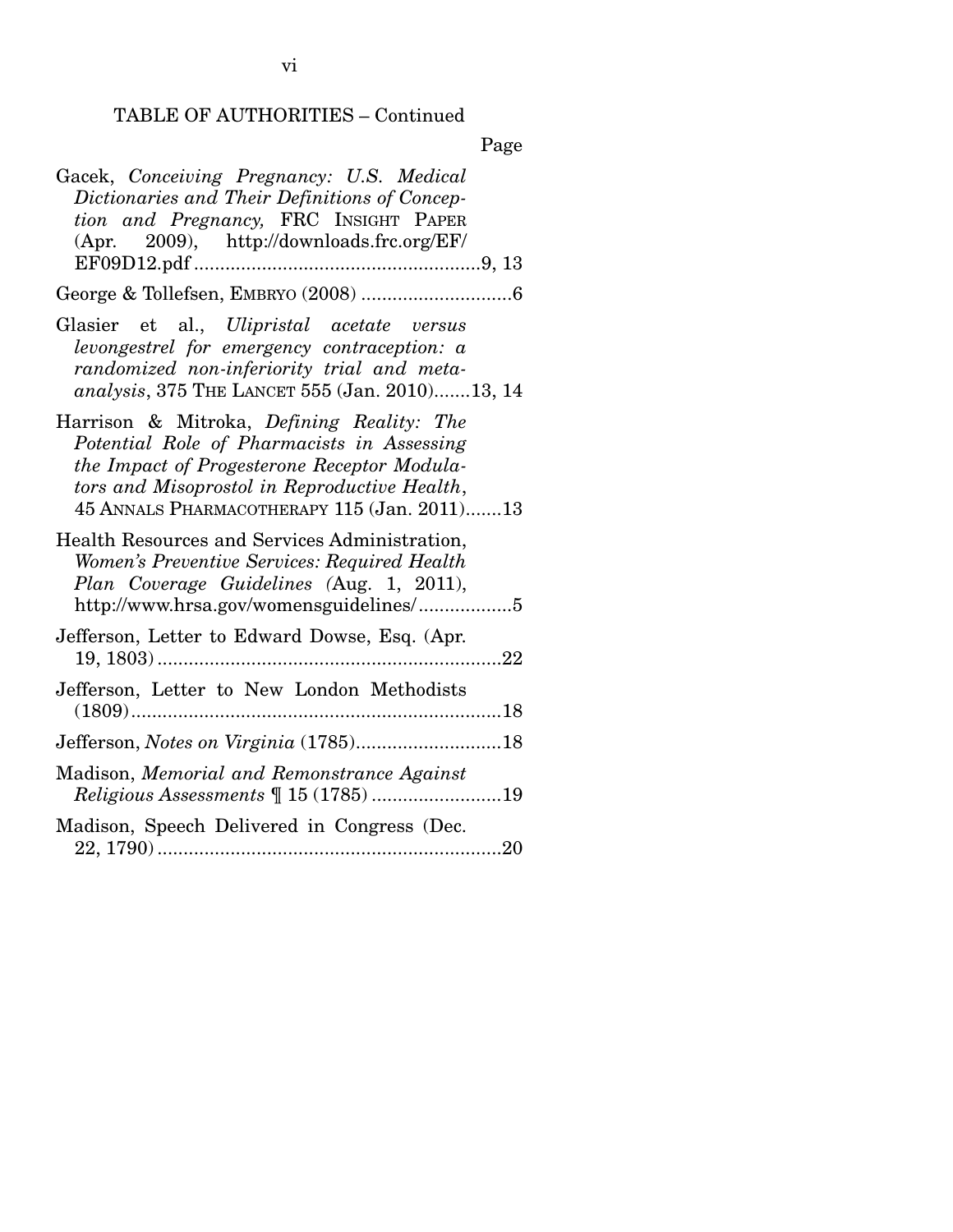|                                                                                                                                                 | Page |
|-------------------------------------------------------------------------------------------------------------------------------------------------|------|
| Marcello et al., <i>Fertilization</i> , ADV. EXP. BIOL.                                                                                         |      |
| Marsden et al., <i>Model systems for membrane</i><br>fusion, CHEM. Soc. REV. 40(3):1572 (Mar.                                                   |      |
| McConnell, The Origins and Historical Under-<br>standing of Free Exercise of Religion, 103                                                      |      |
| Milton, THE QUOTABLE FOUNDING FATHERS: A<br>TREASURY OF 2,500 WISE AND WITTY QUOTA-                                                             |      |
| Moore & Persaud, THE DEVELOPING HUMAN (7th                                                                                                      |      |
| National Institutes of Health, <i>Medline Plus</i><br>Merriam-Webster Medical Dictionary (2013),<br>http://www.merriam-webster.com/medlineplus/ |      |
| Novak & Novak, WASHINGTON's GOD (2006)20                                                                                                        |      |
| Okada et al., A role for the elongator complex<br>in zygotic paternal genome demethylation,                                                     |      |
| Plan B Approved Labeling, http://www.<br>accessdata.fda.gov/drugsatfda_docs/nda/2006/<br>021045s011_Plan_B_PRNTLBL.pdf 11                       |      |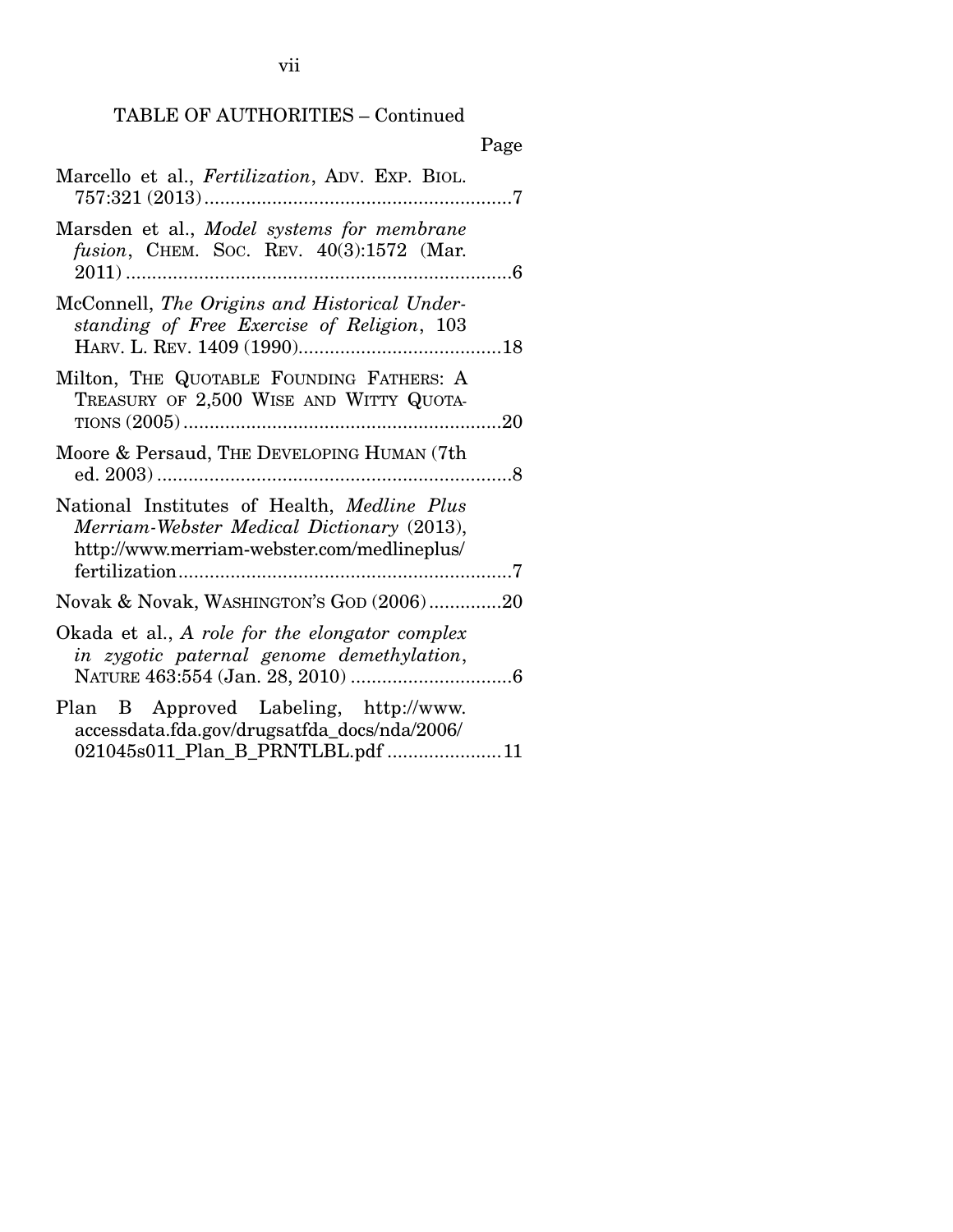viii

### TABLE OF AUTHORITIES – Continued

Page

| Raymond et al., <i>Embracing post-fertilisation</i><br>methods of family planning: a call to action,<br>J. FAM. PLAN. REPROD. HEALTH CARE (2013),<br>http://press.psprings.co.uk/jfprhc/september/                                                                                                                         |  |
|----------------------------------------------------------------------------------------------------------------------------------------------------------------------------------------------------------------------------------------------------------------------------------------------------------------------------|--|
| Rights of Conscience Overview, in DEFENDING<br>LIFE 2013: DECONSTRUCTING ROE: ABORTION'S<br>NEGATIVE IMPACT ON WOMEN (2013), http://<br>www.aul.org/wp-content/uploads/2013/04/06-                                                                                                                                         |  |
| Signorelli et al., Kinases, phosphatases and<br>proteases during sperm capacitation, CELL                                                                                                                                                                                                                                  |  |
| Transcript of Bench Trial, Morr-Fitz, Inc. v.<br>Quinn, 2012 IL App. (4th) 110398 (Ill. App.                                                                                                                                                                                                                               |  |
| Transcript, Food and Drug Administration<br>Center for Drug Evaluation and Research<br>(CDER), Advisory Committee for Reproductive<br>Health Drugs (June 17, 2010), http://www.fda.<br>gov/downloads/AdvisoryCommittees/Committees<br>MeetingMaterials/Drugs/ReproductiveHealth<br>DrugsAdvisoryCommittee/UCM218560.pdf 14 |  |
| Trussell et al., <i>Emergency Contraception: A</i><br>Last Chance to Prevent Unintended Pregnan-                                                                                                                                                                                                                           |  |

*Last Chance to Prevent Unintended Pregnancy* (Office of Population Research at Princeton University June 2010) ................................ 10, 16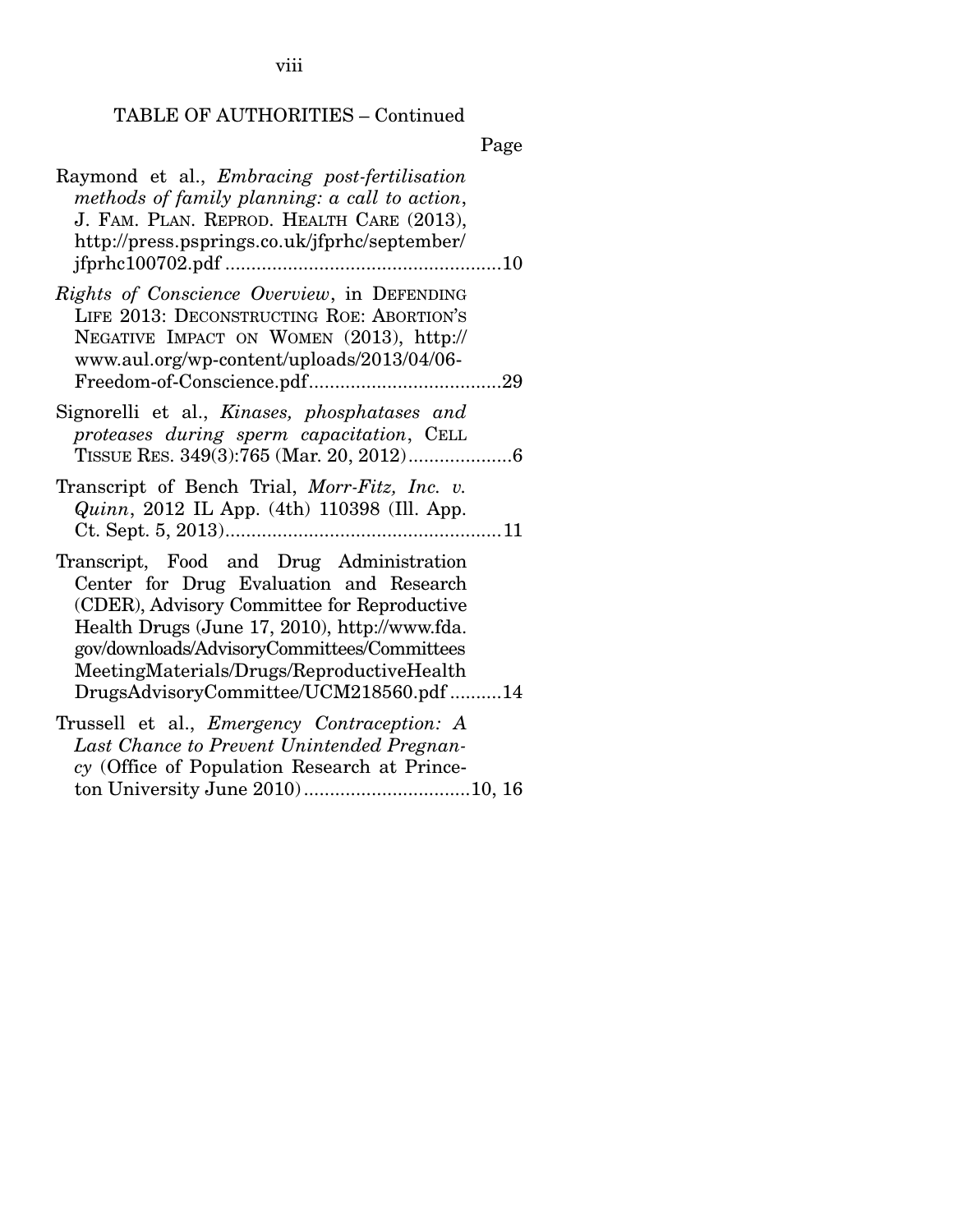ix

# TABLE OF AUTHORITIES – Continued

Page

| Wallace, Health and Human Services Secretary      |
|---------------------------------------------------|
| Kathleen Sebelius Tells iVillage "Historic" New   |
| Guidelines Cover Contraception, Not Abortion      |
| (Aug. 2, 2011,) http://www.ivillage.com/kathleen- |
| sebelius-guidelines-cover-contraception-not-      |
| abortion/4-a-369771#axzz2Bl65oSsz9, 10            |
| Washington, Letter to the Religious Society       |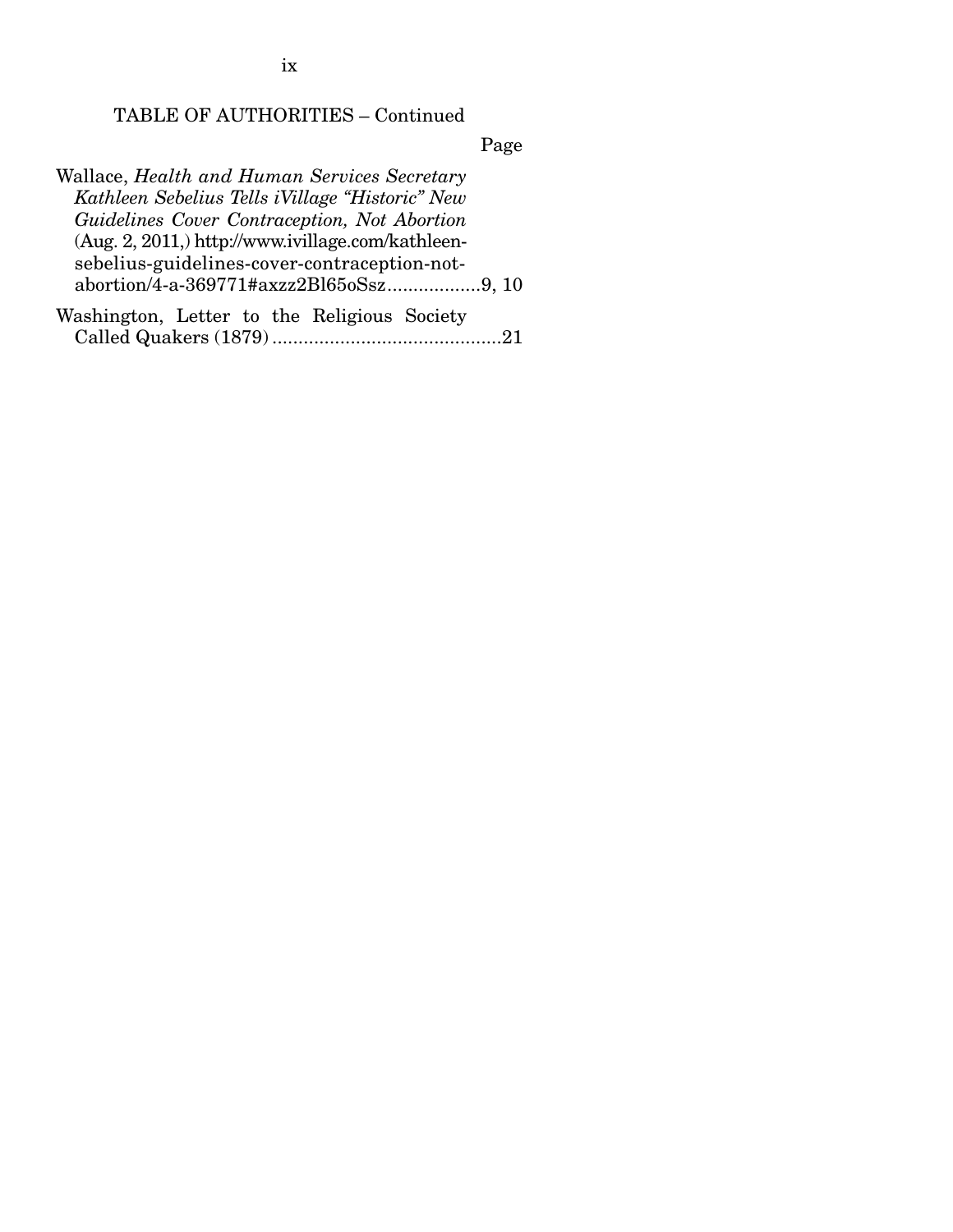### **STATEMENT OF INTEREST OF** *AMICI CURIAE*<sup>1</sup>

*Amici curiae* are seven national organizations whose members include physicians, bioethicists, and other healthcare professionals who have a profound interest in protecting human life in their roles as healthcare providers and medical experts. As experts in the medical field, *Amici* provide documentation that a new human organism undisputedly begins at fertilization, and that "emergency contraception" has post-fertilization mechanisms of action.

*Amici* are sensitive to healthcare disparities and support of a variety of public and private efforts that address health care affordability and accessibility. However, *Amici* oppose Respondents' requirement on nearly all private insurance plans to cover drugs and devices with post-fertilization (*i.e*., life-ending) mechanisms of action. This requirement violates sincerely held religious beliefs and freedom of conscience.

*Amici* include the following medical and ethics associations:

<sup>&</sup>lt;sup>1</sup> Pursuant to this Court's Rule  $37.2(a)$ , the parties received at least ten-days' notice of the intent to file this brief. Written consent from both parties is filed along with this brief. Pursuant to this Court's Rule 37.6, *Amici* state that no counsel for any party authored this brief in whole or in part, and no such counsel or party made a monetary contribution intended to fund the preparation or submission of the brief.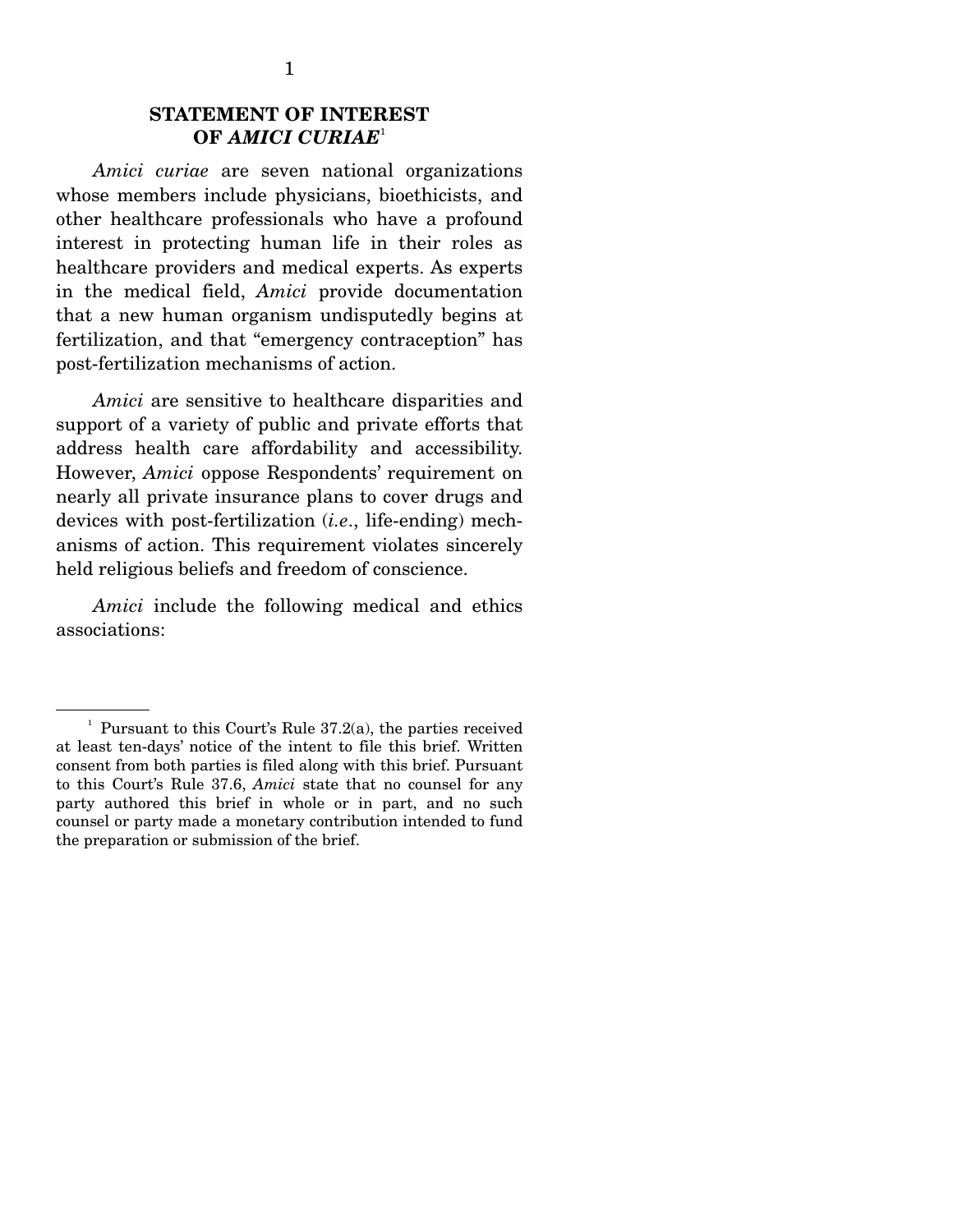**Association of American Physicians & Surgeons (AAPS)** is a national association of physicians. Founded in 1943, AAPS has been dedicated to the highest ethical standards of the Oath of Hippocrates and to preserving the sanctity of the patientphysician relationship. AAPS has been a litigant in this Court and in other appellate courts. *See, e.g.*, *Cheney v. United States Dist. Court*, 542 U.S. 367, 374 (2004) (citing *Association of American Physicians & Surgeons v. Clinton*, 997 F.2d 898 (D.C. Cir. 1993)); *Association of American Physicians & Surgeons v. Mathews*, 423 U.S. 975 (1975). In addition, this Court has specifically cited *amicus* briefs submitted by AAPS in high-profile cases. *See, e.g., Stenberg v. Carhart*, 530 U.S. 914, 933 (2000); *id.* at 959, 963 (Kennedy, J., dissenting); *District of Columbia v. Heller*, 554 U.S. 570, 704 (2008) (Breyer, J., dissenting). Similarly, the Third Circuit cited AAPS in the first paragraph of one of its opinions, ruling in favor of AAPS's position. *See Springer v. Henry*, 435 F.3d 268, 271 (3d Cir. 2006).

**American Association of Pro-Life Obstetricians & Gynecologists (AAPLOG)** is a non-profit professional medical organization consisting of 2,500 obstetrician-gynecologist members and associates. Significantly, American College of Obstetricians and Gynecologists (ACOG) has recognized AAPLOG as one of its largest special interest groups. AAPLOG is concerned about the potential long-term adverse consequences of abortion on a woman's future health and continues to explore data from around the world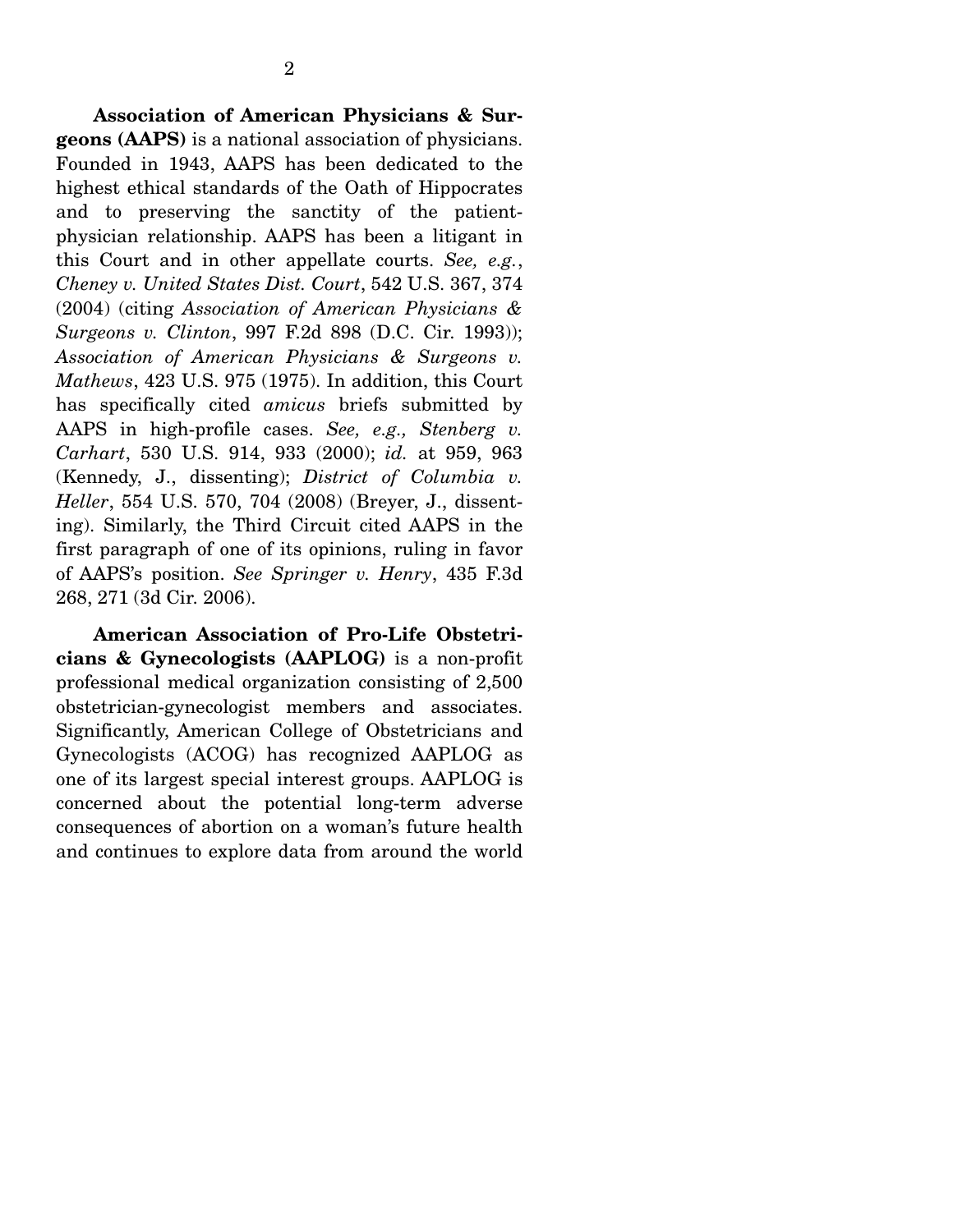regarding abortion-associated complications in order to provide a realistic appreciation of abortion-related health risks.

**Christian Medical Association**, founded in 1931, is a non-profit national organization of Christian physicians and allied healthcare professionals with almost 16,000 members. It also has associate members from a number of allied health professions, including nurses and physician assistants. Christian Medical Association provides up-to-date information on the legislative, ethical, and medical aspects of abortion and its impact on maternal health.

**Catholic Medical Association** is a non-profit national organization comprised of almost 2,000 members covering over 75 medical specialties. Catholic Medical Association helps to educate the medical profession and society at large about issues in medical ethics, including abortion and maternal health, through its annual conferences and quarterly journal, *The Linacre Quarterly.* 

**The National Catholic Bioethics Center,**  established in 1972, conducts research, consultation, publishing, and education to promote human dignity in health care and the life sciences, and derives its message directly from the teachings of the Catholic Church.

**Physicians for Life** is a national non-profit medical organization that exists to draw attention to the issues of abortion and "contraception." Physicians for Life encourages physicians to educate their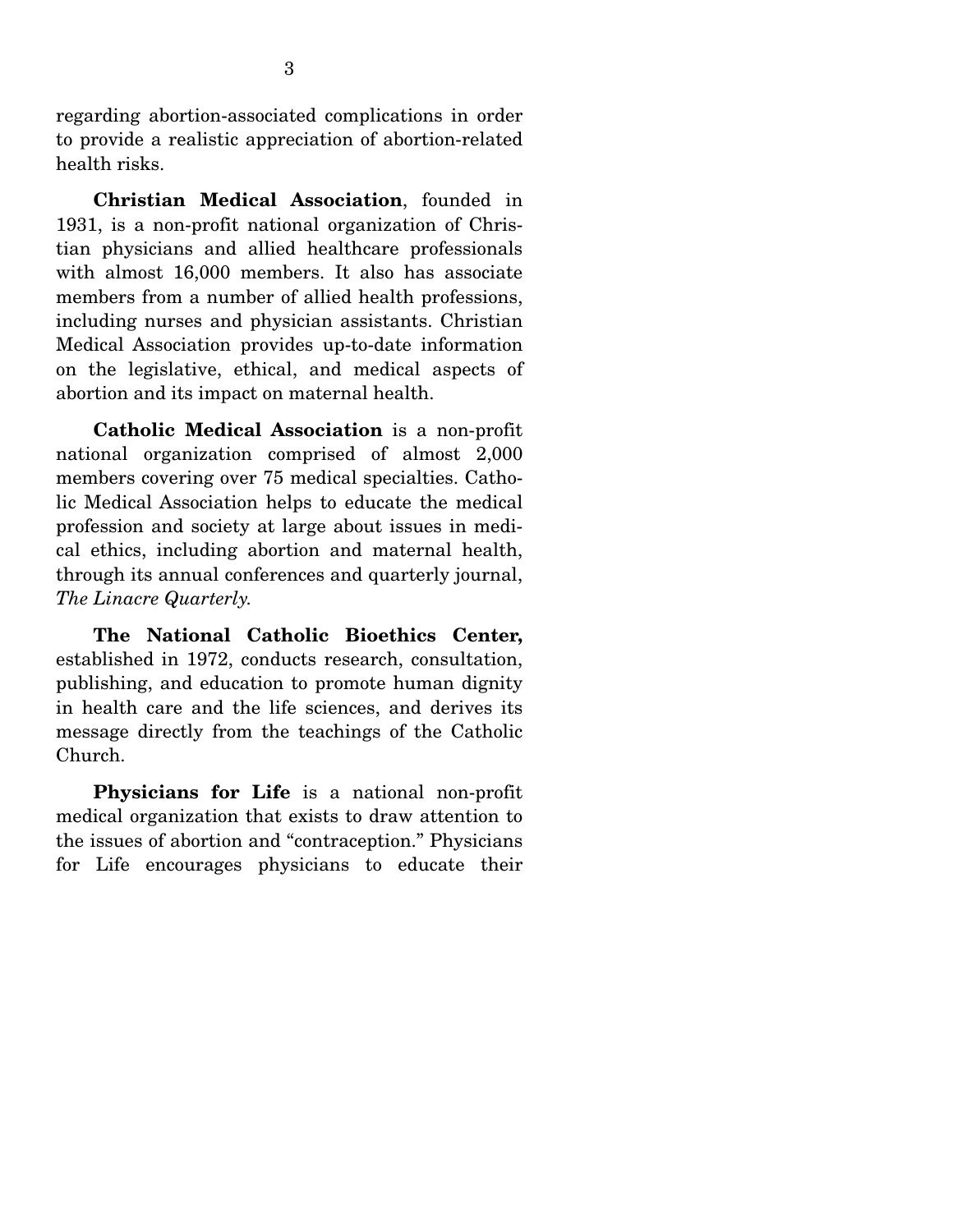patients not only regarding the innate value of human life at all stages of development, but also on the risks inherent in abortion.

**National Association of Pro Life Nurses (NAPN)** is a national non-profit nurses' organization with members in every state. NAPN unites nurses who seek excellence in nurturing for all, including mothers and the unborn. NAPN seeks to establish and protect ethical values of the nursing profession.

 Based on the destructive, post-fertilization effect of "emergency contraception" and the coercive, unconstitutional actions of Respondents, *Amici* urge this Court to grant certiorari and reverse the lower court.

### **SUMMARY OF ARGUMENT**

--------------------------------- ---------------------------------

The Affordable Care Act (ACA) requires that all private insurance plans "provide coverage for and shall not impose any cost sharing requirements for  $\ldots$  preventive care and screenings [for women]." Respondents' regulatory mandate implementing this provision (the "Mandate") requires that nearly all private health insurance plans fully cover, without

 $2^2$  42 U.S.C.  $$300gg-13$ .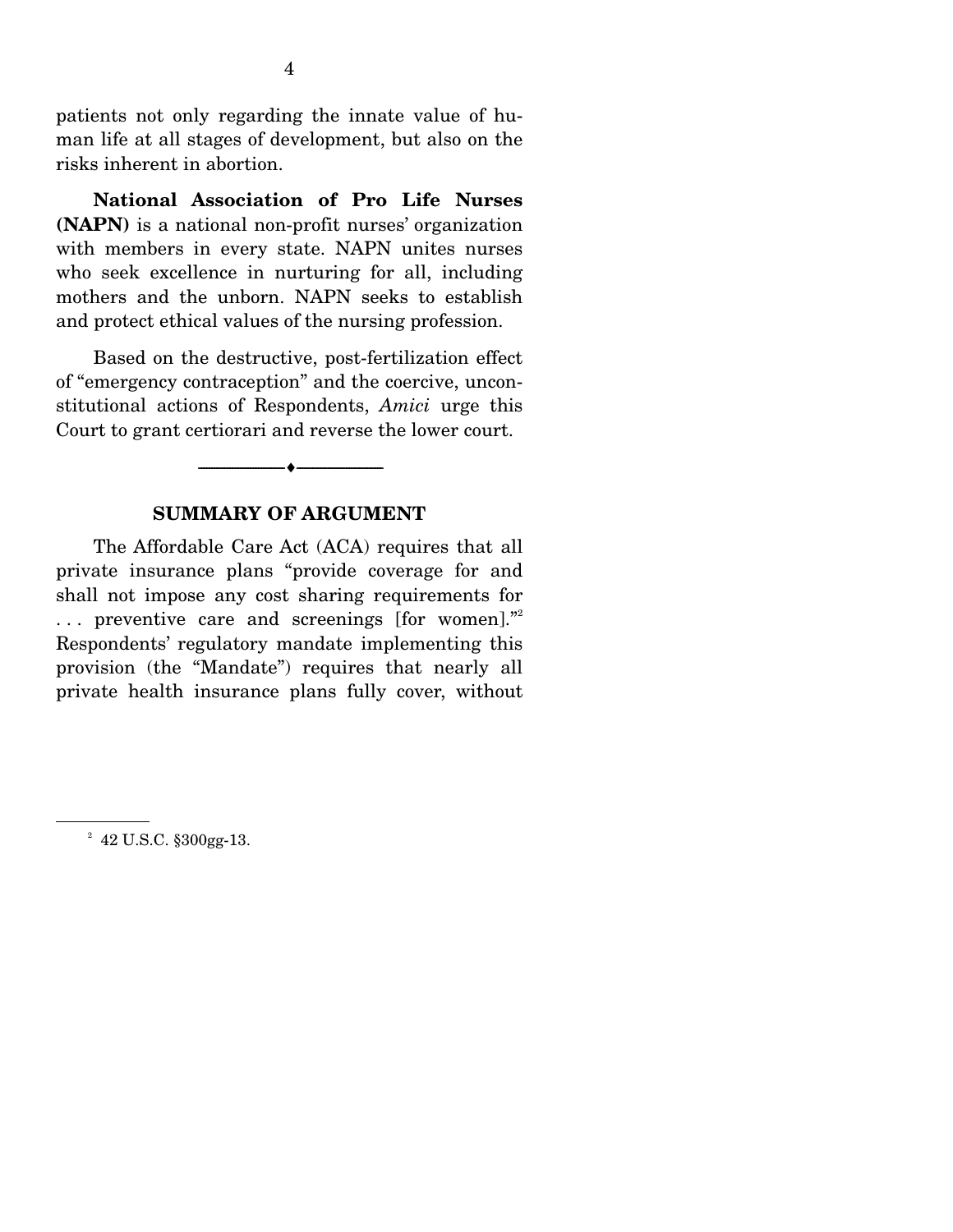co-pay, all drugs and devices labeled by the Food and Drug Administration (FDA) as "contraception."<sup>3</sup>

 It is scientifically undisputed that a new human organism begins at fertilization. *See* Part I, *infra*. However, the FDA's definition of "contraception" is broad and includes drugs and devices with known post-fertilization (*i.e*., life-ending) mechanisms of action.<sup>4</sup> *See* Part II, *infra*. As such, forcing employers to provide coverage of such life-ending drugs violates the conscientious beliefs of Petitioners and Americans across the nation.

 Respondents and the court below erroneously ignored Petitioners' documented objection to the lifeending effect of such drugs. When the life-ending mechanisms of action of "emergency contraception" are understood, it is clear that forcing Petitioners to pay for such drugs violates their rights and contradicts this nation's long-standing commitment to the freedom of conscience. *See* Part III, *infra*.

--------------------------------- ---------------------------------

<sup>3</sup> *See* Health Resources and Services Administration, *Women's Preventive Services: Required Health Plan Coverage Guidelines* (Aug. 1, 2011), http://www.hrsa.gov/womensguidelines/. All internet sites last visited October 8, 2013.

<sup>4</sup> *See* FDA, *Birth Control Guide* (Aug. 2012), http://www. co.burke.nc.us/vertical/sites/%7BDF44FA7A-21E3-466A-A30D-00122906F160%7D/uploads/FDA\_Birth\_Control\_Guide-\_Updated\_ August\_2012.pdf.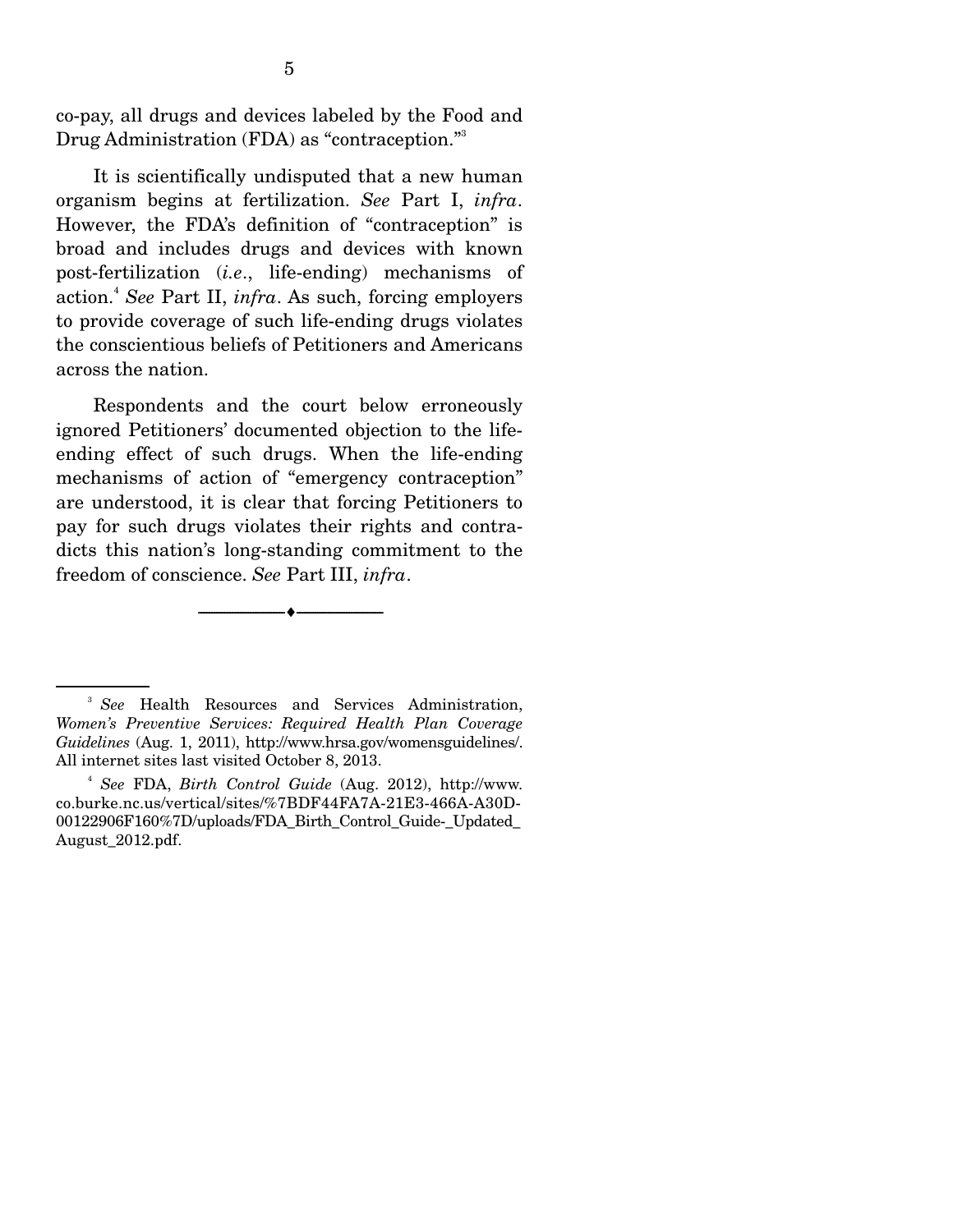#### **ARGUMENT**

### **I. It is Undisputed that New Human Organism is Created at Fertilization.**

It is undisputed that a new, distinct human organism comes into existence during the process of fertilization.<sup>5</sup> Scientific literature states the following:

- "The fusion of sperm and egg membranes *initiates the life* of a sexually reproducing organism."6
- "The *life cycle of mammals begins* when a sperm enters an egg." $\frac{1}{2}$
- "Fertilization is the process by which male and female haploid gametes (sperm and egg) unite to produce *a genetically distinct individual*."8
- "The oviduct or Fallopian tube is the anatomical region where *every new life*

<sup>5</sup> *See*, *e.g*., Condic, *When Does Human Life Begin? A Scientific Perspective* (The Westchester Institute for Ethics & the Human Person Oct. 2008), http://bdfund.org/wordpress/wpcontent/uploads/2012/06/wi\_whitepaper\_life\_print.pdf; George & Tollefsen, EMBRYO 39 (2008).

<sup>6</sup> Marsden et al., *Model systems for membrane fusion*, CHEM. SOC. REV. 40(3):1572 (Mar. 2011) (emphasis added).

<sup>7</sup> Okada et al., *A role for the elongator complex in zygotic paternal genome demethylation*, NATURE 463:554 (Jan. 28, 2010) (emphasis added).

<sup>8</sup> Signorelli et al., *Kinases, phosphatases and proteases during sperm capacitation*, CELL TISSUE RES. 349(3):765 (Mar. 20, 2012) (emphasis added).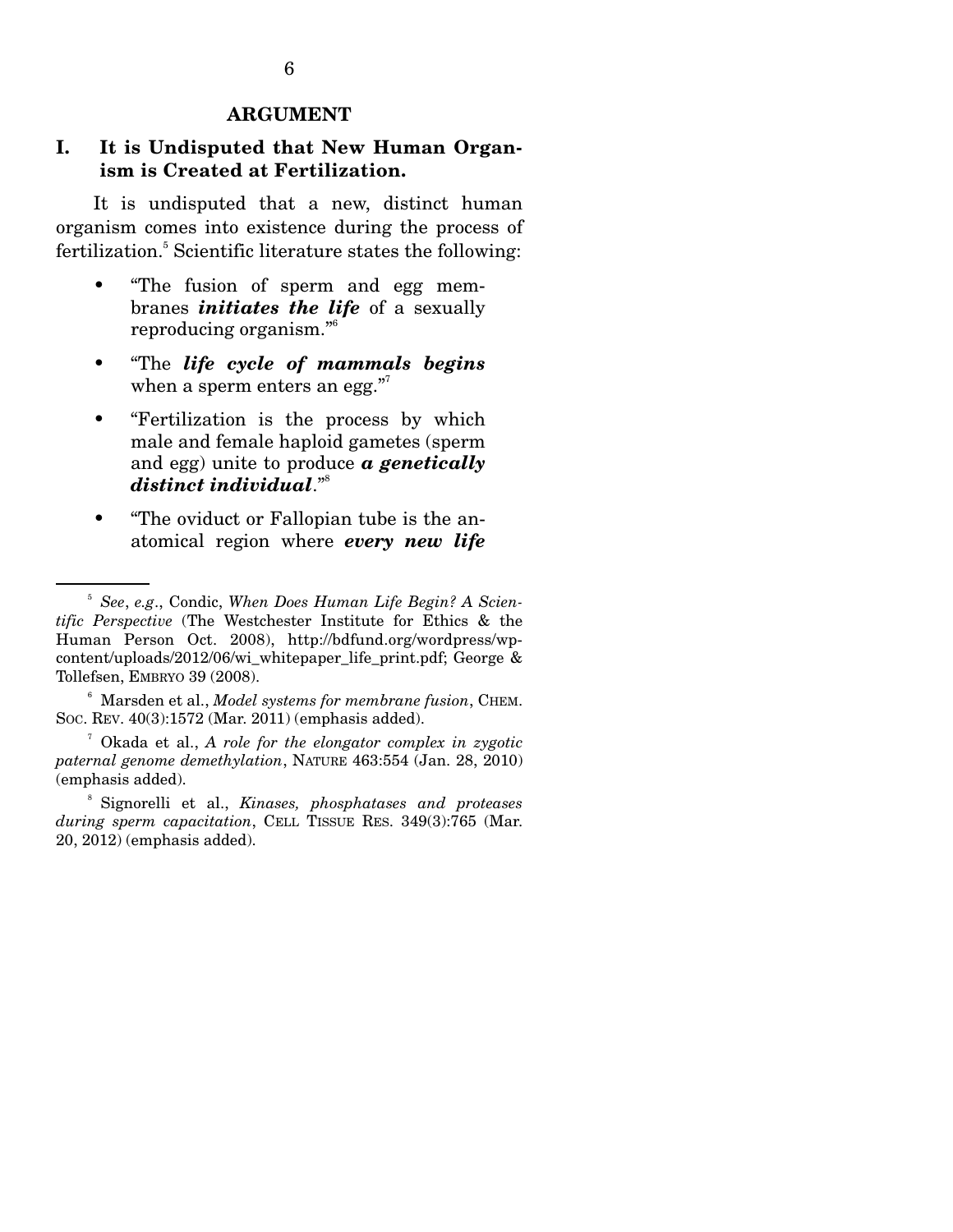*begins* in mammalian species. After a long journey, the spermatozoa meet the oocyte in the specific site of the oviduct named ampulla, and fertilization takes place."<sup>9</sup>

• "Fertilization – *the fusion of gametes to produce a new organism* – is the culmination of a multitude of intricately regulated cellular processes."10

 The government's own definition attests to the fact that life begins at fertilization. According to the National Institutes of Health, "fertilization" is the process of union of two gametes (*i.e*., ovum and sperm) "whereby the somatic chromosome number is restored *and the development of a new individual is initiated.*"<sup>11</sup> Thus, in the context of human life, a new individual human organism is initiated at the union of ovum and sperm.

One textbook similarly explains:

Human development begins at fertilization when a male gamete or sperm (spermatozoon) unites with a female gamete or oocyte (ovum) to produce a single cell  $-$  a zygote.

<sup>9</sup> Coy et al., *Roles of the oviduct in mammalian fertilization*, REPRODUCTION 144(6):649 (Oct. 1, 2012) (emphasis added).

<sup>&</sup>lt;sup>10</sup> Marcello et al., *Fertilization*, ADV. EXP. BIOL. 757:321 (2013) (emphasis added).

<sup>&</sup>lt;sup>11</sup> National Institutes of Health, *Medline Plus Merriam-Webster Medical Dictionary* (2013), http://www.merriamwebster.com/medlineplus/fertilization (emphasis added).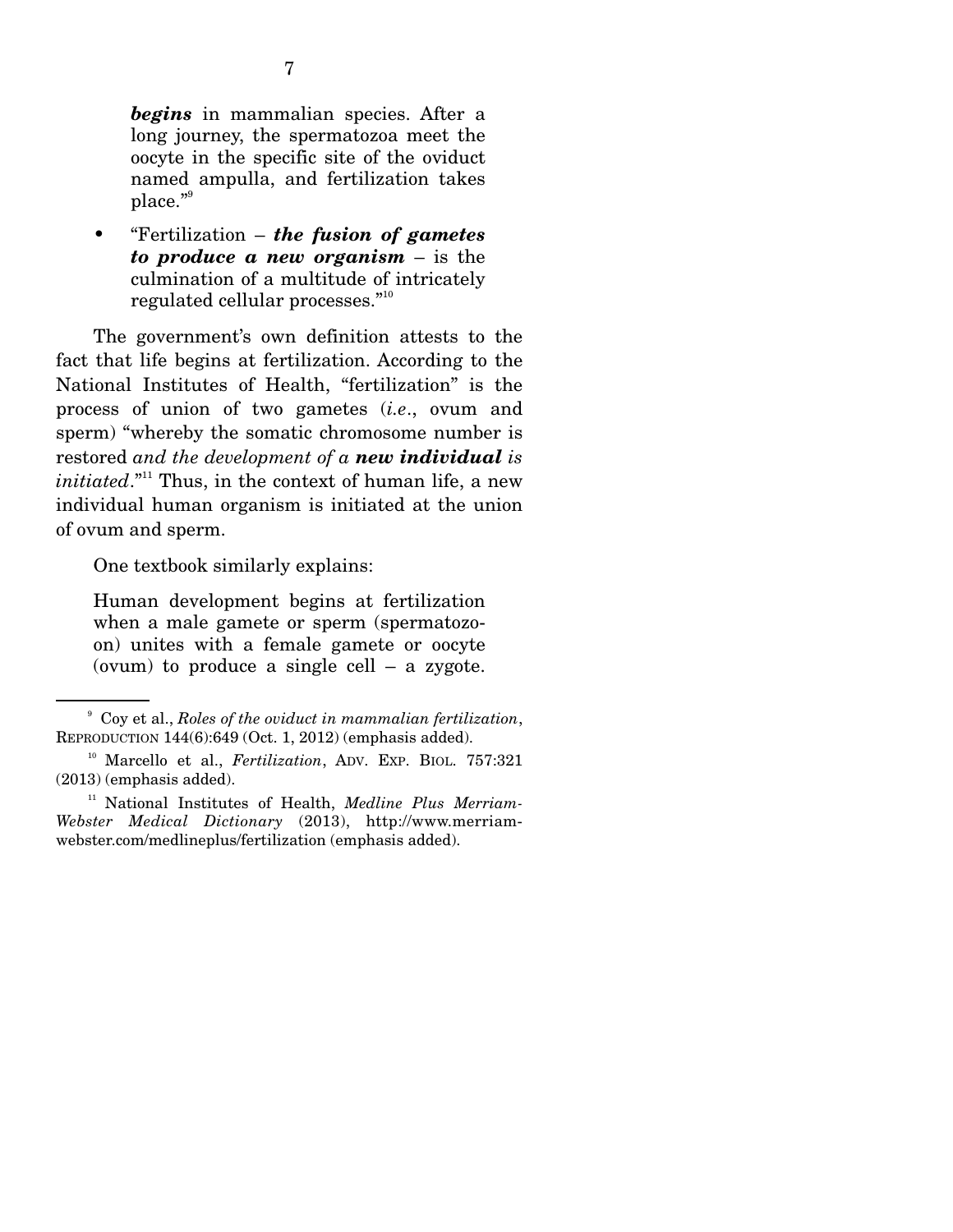This highly specialized, totipotent cell marked *the beginning of each of us as a unique individual*. 12

 Thus, a new human organism is created *before* the developing embryo implants in the uterus – *i.e*., before that time at which some people consider a woman "pregnant."

 Respondents and their *amici* have at times tried to blur this distinct line with semantics of when "pregnancy" begins. Relying on a definition of pregnancy that begins at "implantation," Respondents argue that "emergency contraceptives" are not "abortifacients." However, this is a nonresponse to the concern that a drug or device can work after fertilization, by blocking the implantation of a developing human embryo. Such drugs might not end a "pregnancy" under Respondents' definition, but it does end the life of a unique human being. What Petitioners – and *Amici* – conscientiously oppose is not simply the ending of a "pregnancy," but this ending of human life.

### **II. Drugs and Devices Defined by the FDA as "Emergency Contraception" Have Post-Fertilization Mechanisms of Action.**

Drugs and devices with post-fertilization (*i.e*., life-ending) mechanisms of action are included in the

<sup>&</sup>lt;sup>12</sup> Moore & Persaud, THE DEVELOPING HUMAN 16 (7th ed. 2003) (emphasis added).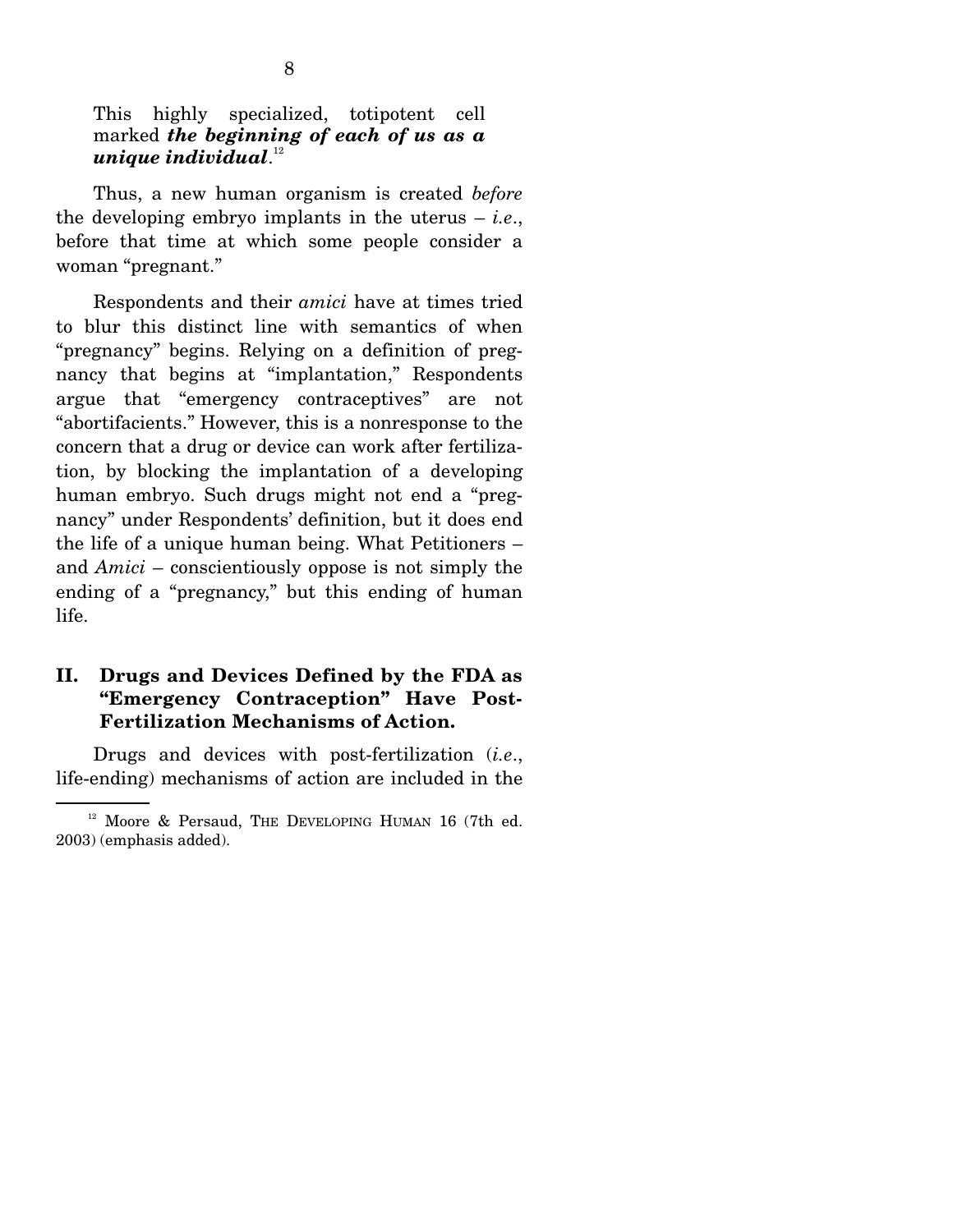FDA definition of "contraception." Even though these drugs or devices may end a developing, distinct human being's life by preventing implantation, they are labeled by the FDA as "contraception." However, referring to such drugs as "contraception" is deceiving in that it infers only the *prevention of fertilization*.

 But the FDA's criterion in categorizing a drug as "contraception" is whether a drug can work by preventing "*pregnancy*" – which the FDA defines as beginning at "implantation," not fertilization. $13$  Thus, drugs that interfere with *implantation* – which occurs *after* fertilization and the creation of a new human organism – are categorized as "contraception."

 Promoting the Mandate, Respondent Kathleen Sebelius, Secretary of Health and Human Services (HHS), admitted that the FDA's definition of "contraception" extends to *blocking the implantation* of an already developing human embryo: "The Food and Drug Administration has a category [of drugs] that prevent fertilization *and implantation*. That's really the scientific definition."14 Respondent Sebelius stated

 $13$  For an overview of how the definition of "pregnancy" has changed, *see* Gacek, *Conceiving Pregnancy: U.S. Medical Dictionaries and Their Definitions of Conception and Pregnancy,*  FRC INSIGHT PAPER (Apr. 2009), http://downloads.frc.org/EF/ EF09D12.pdf.

<sup>14</sup> Wallace, *Health and Human Services Secretary Kathleen Sebelius Tells iVillage "Historic" New Guidelines Cover Contraception, Not Abortion* (Aug. 2, 2011), http://www.ivillage.com/ kathleen-sebelius-guidelines-cover-contraception-not-abortion/4 a-369771 (emphasis added).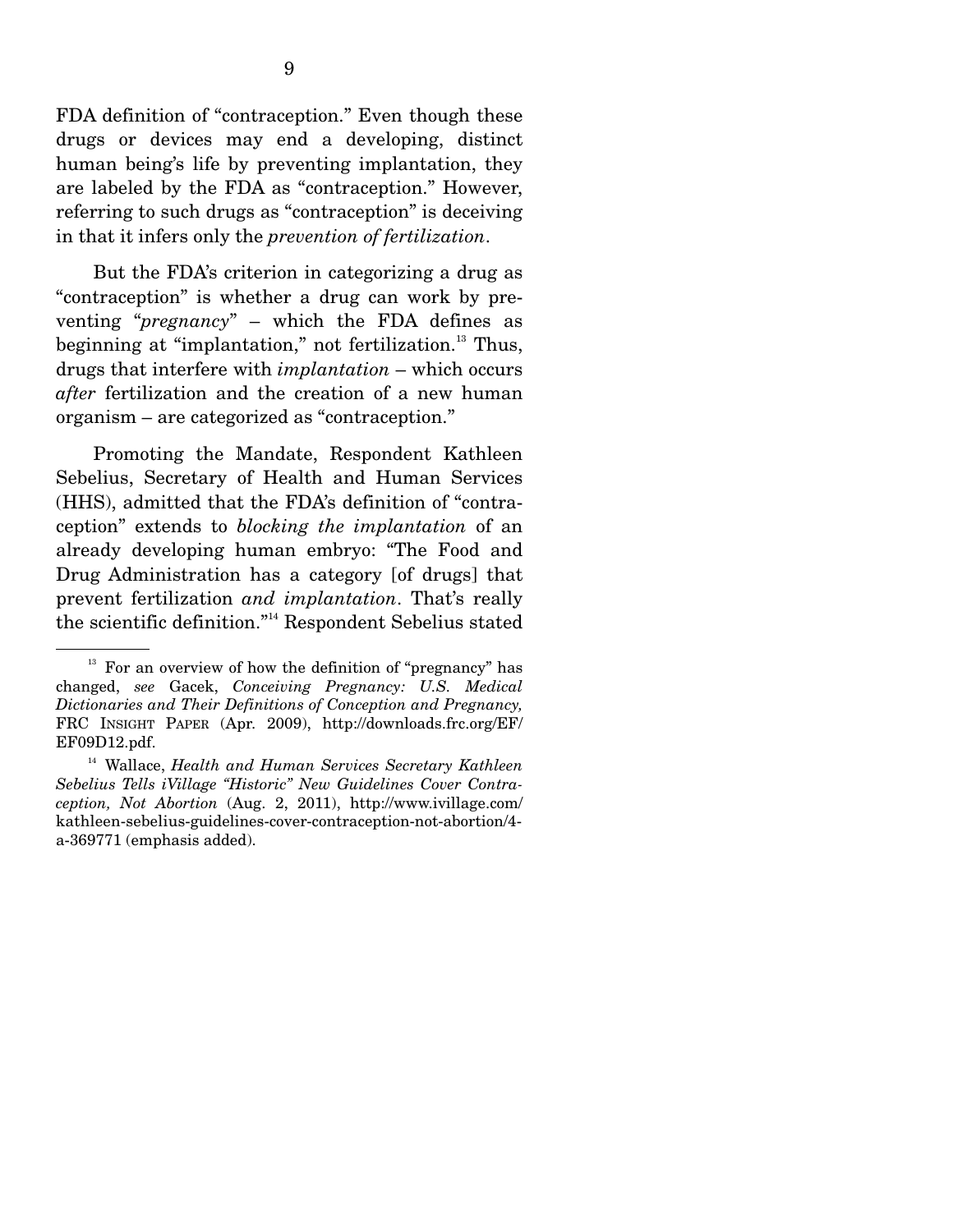that under the new Mandate, "[t]hese covered prescription drugs are specifically those that are designed to *prevent implantation*."15 Respondents know and admit that these drugs work after fertilization.

 In his most recent study on "emergency contraception," Dr. James Trussell, whose research on "contraception" is cited by the FDA, states: "To make an informed choice, women must know that [emergency contraception pills] . . . may at times inhibit implantation.  $\ldots$ <sup>"16</sup> Although an advocate of "emergency contraception," Dr. Trussell believes that the scientific difference between a drug that prevents fertilization of an egg and one that may also prevent implantation of a unique human organism is significant enough that it must be disclosed to a potential user. He has also stated that these *post-fertilization* effects "should certainly be [acknowledged and] celebrated, because without them the [contraceptive] method would not provide as much benefit as they do."17 In other words, if fertilization has occurred, the method provides "benefit" by preventing *implantation*.

<sup>&</sup>lt;sup>15</sup> *Id.* (emphasis added).

<sup>16</sup> Trussell et al., *Emergency Contraception: A Last Chance to Prevent Unintended Pregnancy* (Office of Population Research at Princeton University June 2010).

<sup>17</sup> Raymond et al., *Embracing post-fertilisation methods of family planning: a call to action*, J. FAM. PLAN. REPROD. HEALTH CARE (2013), http://press.psprings.co.uk/jfprhc/september/jfprhc 100702.pdf.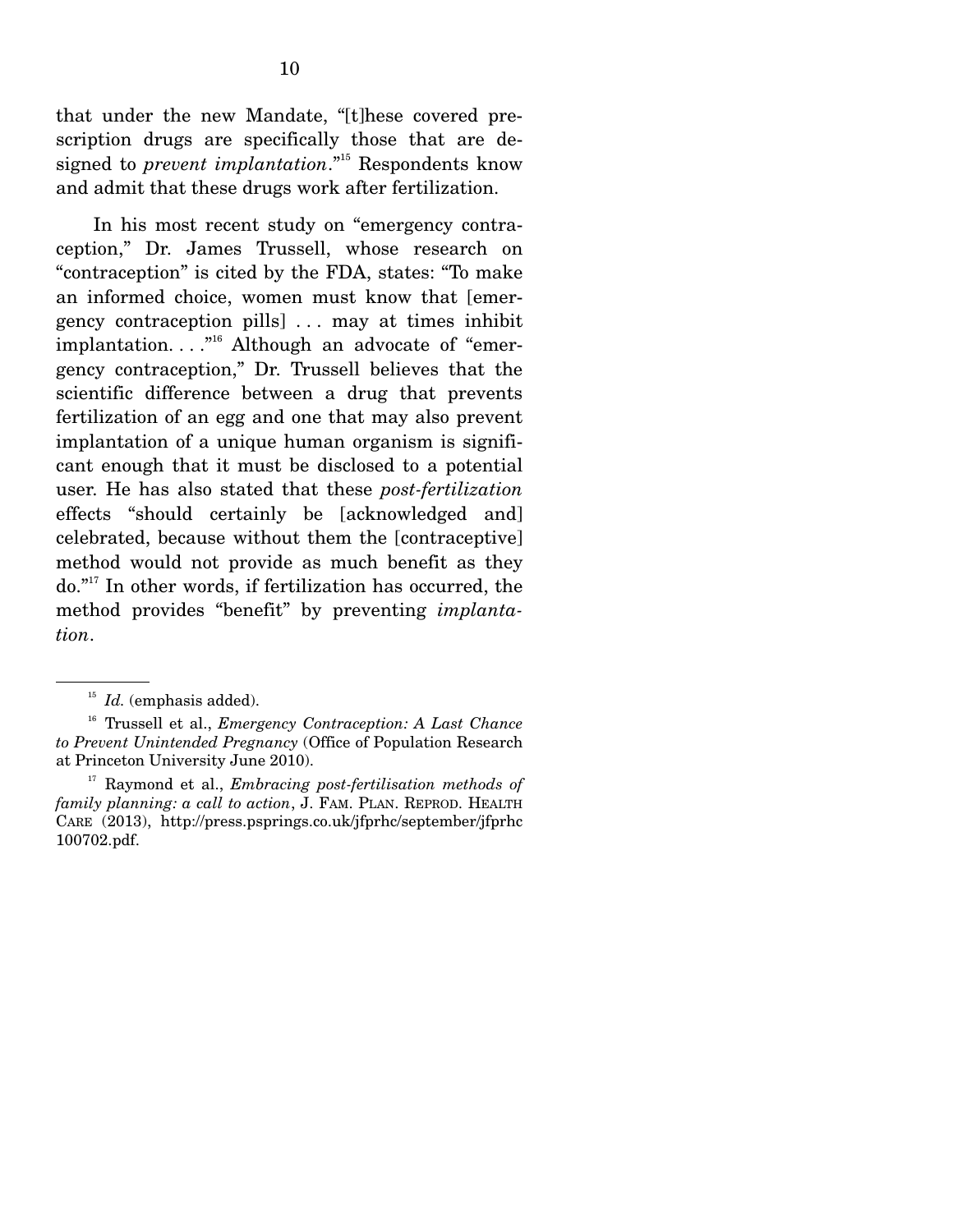Strikingly, Dr. Warren Wallace, a physician at Northwestern University Medical School who has "prescribed emergency contraceptives," and who was called to testify in support of a law restricting rights of conscience protections for the prescription of "emergency contraception," testified that "there is a new unique human life before" the implantation of an  $\mathrm{embryo.}^\mathrm{18}$ 

 Moreover, a new drug classified by the FDA as "emergency contraception" – Ulipristal Acetate (*ella*) – is actually an abortion-inducing drug, because it can kill an embryo *after* implantation.

 An understanding of these post-fertilization mechanisms of action, discussed below, demonstrates that "emergency contraception" can end the life of an already developing human organism.

#### **A. Plan B can prevent implantation.**

In 1999, the FDA approved the distribution of the drug known as Plan B. Although called "emergency contraception," the FDA's labeling acknowledges that Plan B can prevent implantation of an alreadydeveloping human embryo.<sup>19</sup> Further, the FDA states on its website, "[i]f fertilization does occur, Plan B

<sup>&</sup>lt;sup>18</sup> Transcript of Bench Trial at 91-92, 111, *Morr-Fitz, Inc. v. Quinn*, 2012 IL App. (4th) 110398 (Ill. App. Ct. Sept. 20, 2012).

 $19$  Plan B Approved Labeling, http://www.accessdata.fda.gov/ drugsatfda\_docs/nda/2006/021045s011\_Plan\_B\_PRNTLBL.pdf.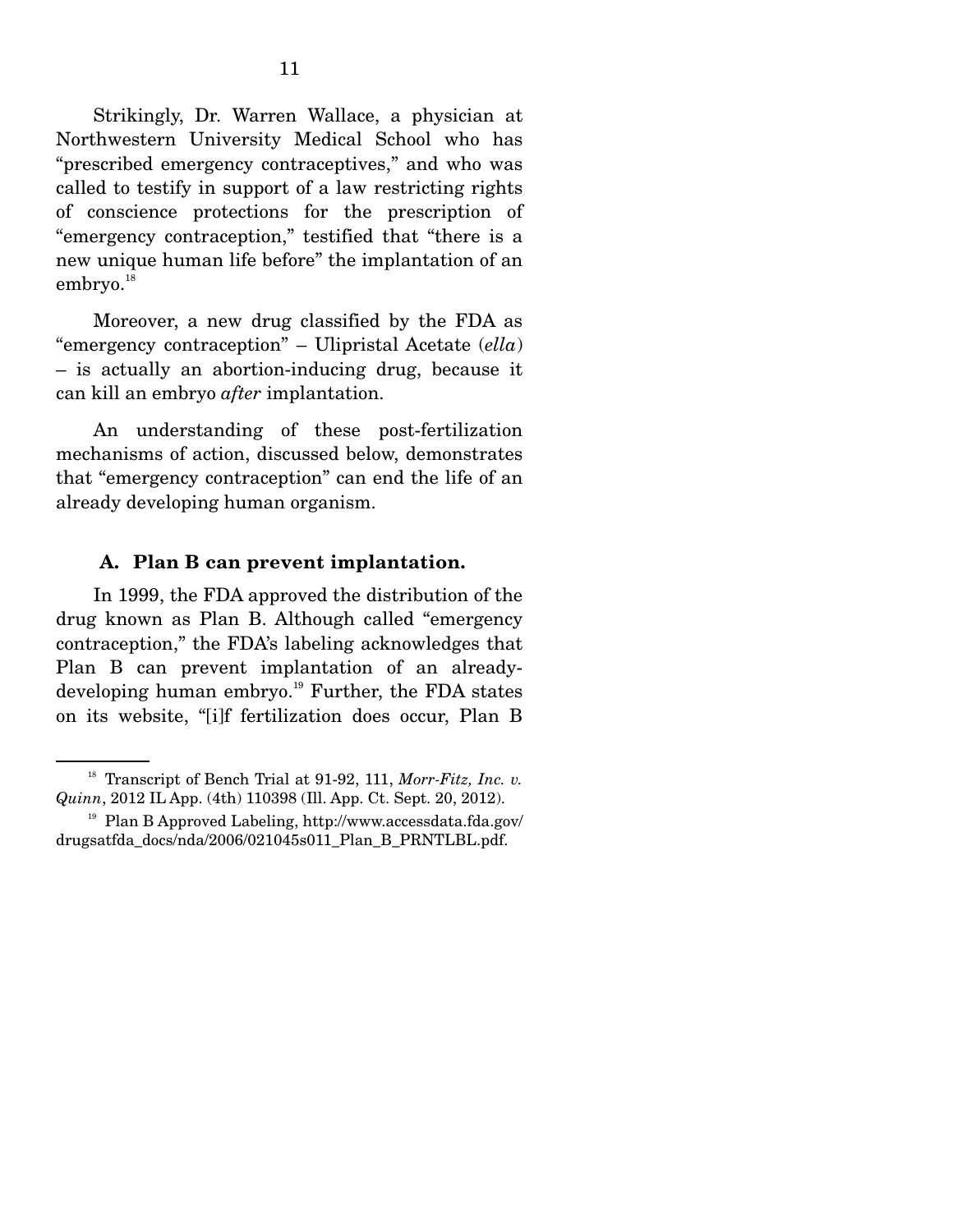may prevent a fertilized egg from attaching to the womb (implantation)."<sup>20</sup> The same explanation is provided by Duramed Pharmaceuticals, the manufacturer of Plan B One-Step.<sup>21</sup>

 Under Respondents' Mandate, Petitioners are forced to pay for Plan B, despite its life-ending effect on already formed unique human organisms, in violation of Petitioners' genuinely held religious beliefs.

### **B. Ulipristal Acetate (***ella***) can prevent implantation or kill an implanted embryo.**

In 2010, the FDA approved the drug Ulipristal Acetate (ella) as another "emergency contraceptive." Importantly, *ella* is not an "improved" version of Plan B; instead, the chemical make-up of *ella* is similar to the abortion drug RU-486. Like RU-486, *ella* is a selective progesterone receptor modulator (SPRM) – "[t]he mechanism of action of ulipristal (*ella*) in human ovarian and endometrial tissue is identical to

<sup>20</sup> FDA, *FDA's Decision Regarding Plan B: Questions and Answers* (updated Apr. 30, 2009), http://www.fda.gov/cder/drug/ infopage/planB/planBQandA.htm.

<sup>21</sup> Duramed Pharmaceuticals, *How does Plan B One-Step work?* (2010), http://www.planbonestep.com/faqs.aspx (explaining that Plan B can work "by preventing attachment (implantation) to the uterus (womb)").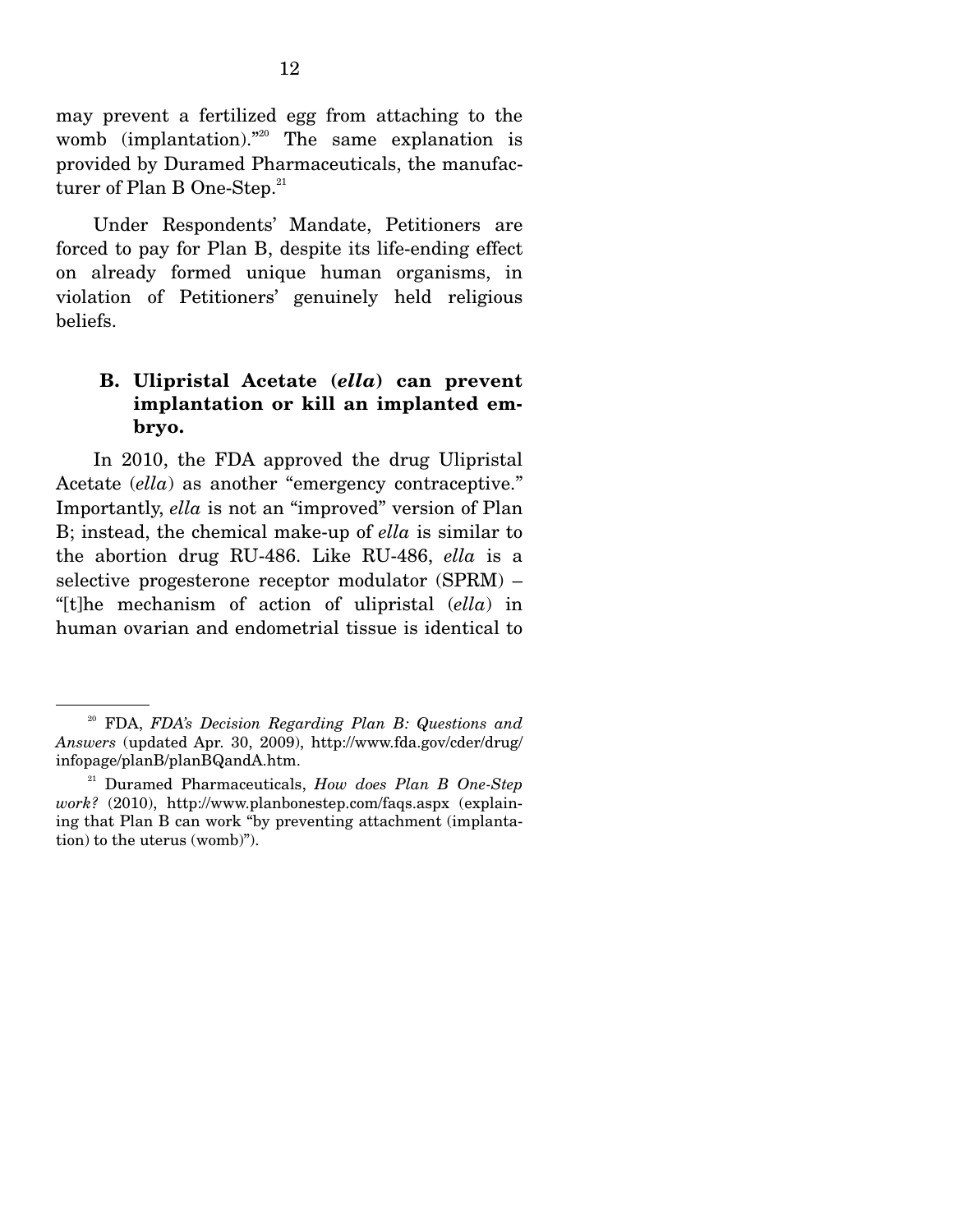that of its parent compound mifepristone."<sup>22</sup> This means that though *labeled* as "contraception," *ella*  works the same way as RU-486. By blocking progesterone – a hormone necessary to build and maintain the uterine wall during pregnancy – *ella* can either prevent a developing human embryo from implanting in the uterus, or it can kill an implanted embryo by essentially starving it to death. Put another way, *ella can abort a pregnancy*, whether you define "pregnan $cy''$  as beginning at fertilization or at implantation.<sup>23</sup>

Studies confirm that *ella* is harmful to a human embryo.<sup>24</sup> The FDA-approved labeling notes that *ella* may "affect implantation"25 and contraindicates use of *ella* in the case of known or suspected pregnancy. A study funded by *ella*'s manufacturer explains that SPRMs (drugs that block the hormone progesterone), "including ulipristal acetate," can "impair implantation."26 While the study theorizes that the dosage used

*Human Use: CHMP Assessment Report for Ellaone* 16 (2009), http://www.ema.europa.eu/docs/en\_GB/document\_library/EPAR\_- Public assessment report/human/001027/WC500023673.pdf.

<sup>25</sup> *ella* Labeling Information (Aug. 13, 2010), http://www. accessdata.fda.gov/drugsatfda\_docs/label/2010/022474s000lbl.pdf.

26 Glasier et al., *Ulipristal acetate versus levongestrel for emergency contraception: a randomized non-inferiority trial and meta-analysis*, 375 THE LANCET 555 (Jan. 2010).

<sup>22</sup> Harrison & Mitroka, *Defining Reality: The Potential Role of Pharmacists in Assessing the Impact of Progesterone Receptor Modulators and Misoprostol in Reproductive Health*, 45 ANNALS PHARMACOTHERAPY 115 (Jan. 2011).<br><sup>23</sup> *See* Gacek, *Conceiving Pregnancy, supra*.<br><sup>24</sup> European Medicines Agency, *Evaluation of Medicines for*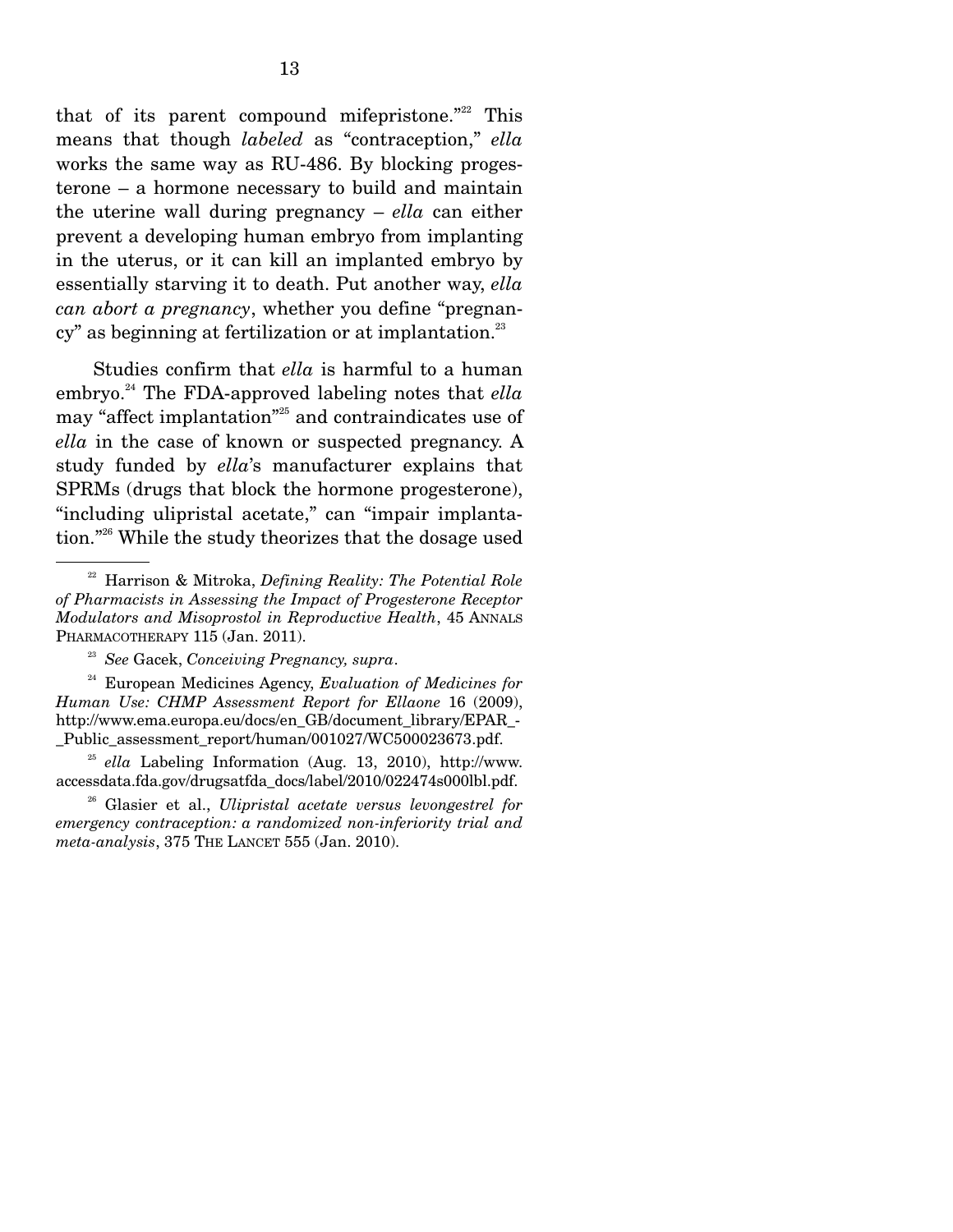in its trial "might be too low to inhibit implantation,"27 it states affirmatively that "an additional postovulatory mechanism of action," *e.g.,* impairing implantation, "cannot be excluded."

 Thus, *ella* has the potential to destroy a human embryo. At the FDA advisory panel meeting for *ella*, Dr. Scott Emerson, a professor of Biostatistics at the University of Washington and a panelist, raised the point that the low pregnancy rate for women who take *ella* four or five days after intercourse suggests that the drug *must* have an "abortifacient" quality.<sup>28</sup>

 $27$  In the Glasier study, "follow-up was done 5-7 days after expected menses. If menses had occurred and a pregnancy test was negative, participation [in the study] ended. If menses had not occurred, participants returned a week later." Considering that implantation must occur *before* menses, the study could not, and did not attempt to, measure an impact on an embryo prior to implantation or even shortly after implantation. *ella* was not given to anyone who was known to already be pregnant (upon enrollment participants were given a pregnancy test and pregnant women were excluded from the study). The only criterion for *ella* "working" was that a woman was not pregnant in the end. Whether that was achieved through blocking implantation, or killing the embryo after implantation, was not determinable.

<sup>28</sup> *See* Transcript, Food and Drug Administration Center for Drug Evaluation and Research (CDER), Advisory Committee for Reproductive Health Drugs (June 17, 2010), http://www.fda.gov/ downloads/AdvisoryCommittees/CommitteesMeetingMaterials/ Drugs/ReproductiveHealthDrugsAdvisoryCommittee/UCM218560. pdf.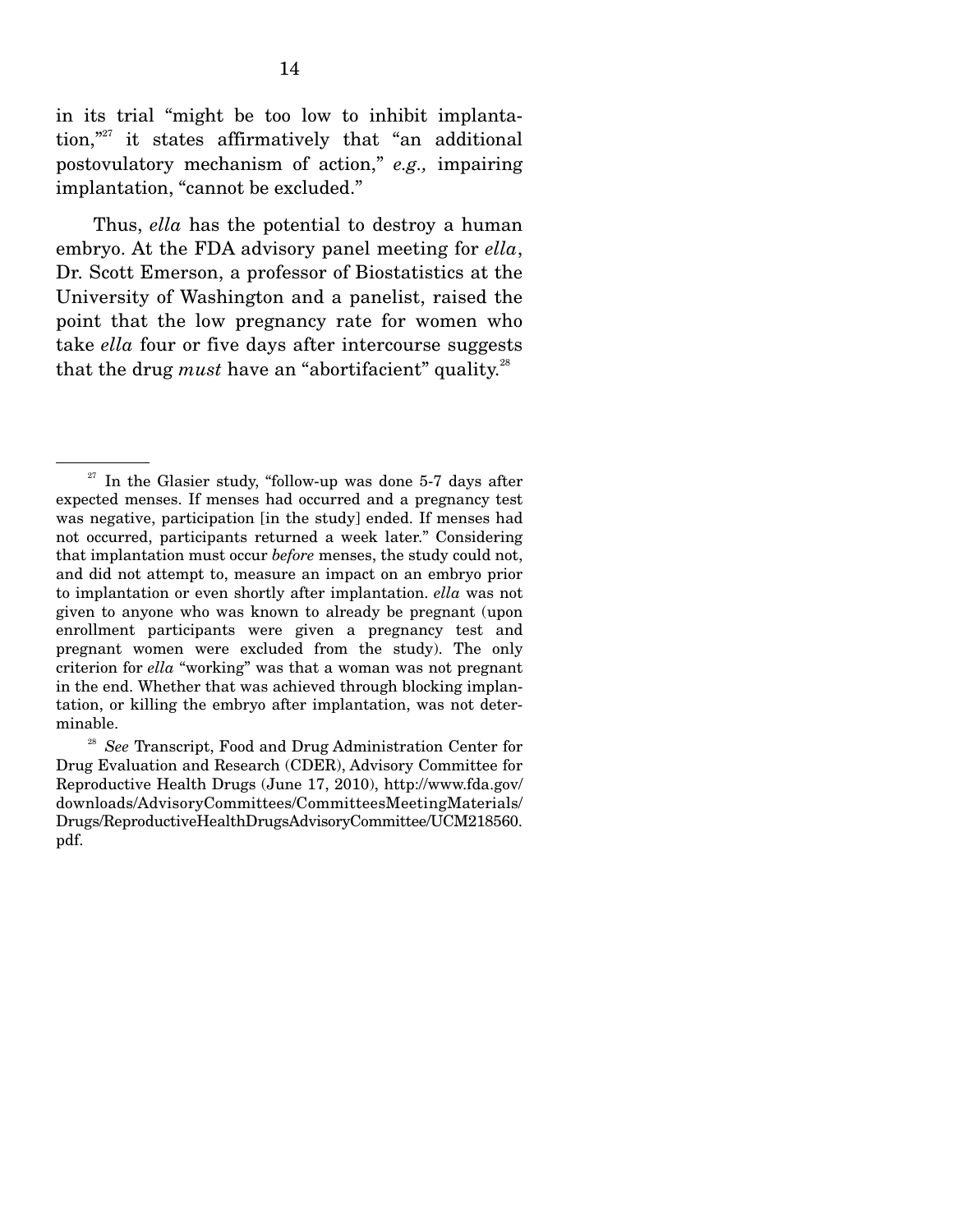In short, *ella* goes beyond any other "contraceptive" approved by the FDA at the time of the Affordable Care Act's enactment. By approving *ella* as "contraception," the FDA removed, not simply blurred, the line between "contraception" and "abortion" drugs because *ella* can work by ending an established "pregnancy."

 Further, though "indicated" for contraceptive use, mandated coverage for *ella* opens the door to the funding (through health insurance) of purposeful offlabel abortion usage of the drug. Already, *ella* is available for sale online, where a purchaser need only fill out a questionnaire to obtain the drug, with no physician or pharmacist to examine the patient, explain the risks in person, or verify the identity and intentions of the purchaser.

 Thus, contrary to their religious and conscientious beliefs, Petitioners are required to pay for *ella* – an abortion-inducing drug – under Respondents' mandate.

### **C. Intrauterine Devices may also prevent implantation.**

Copper Intrauterine Devices (IUDs) are heavily promoted as another form of "emergency contraception." IUDs can block the implantation of a human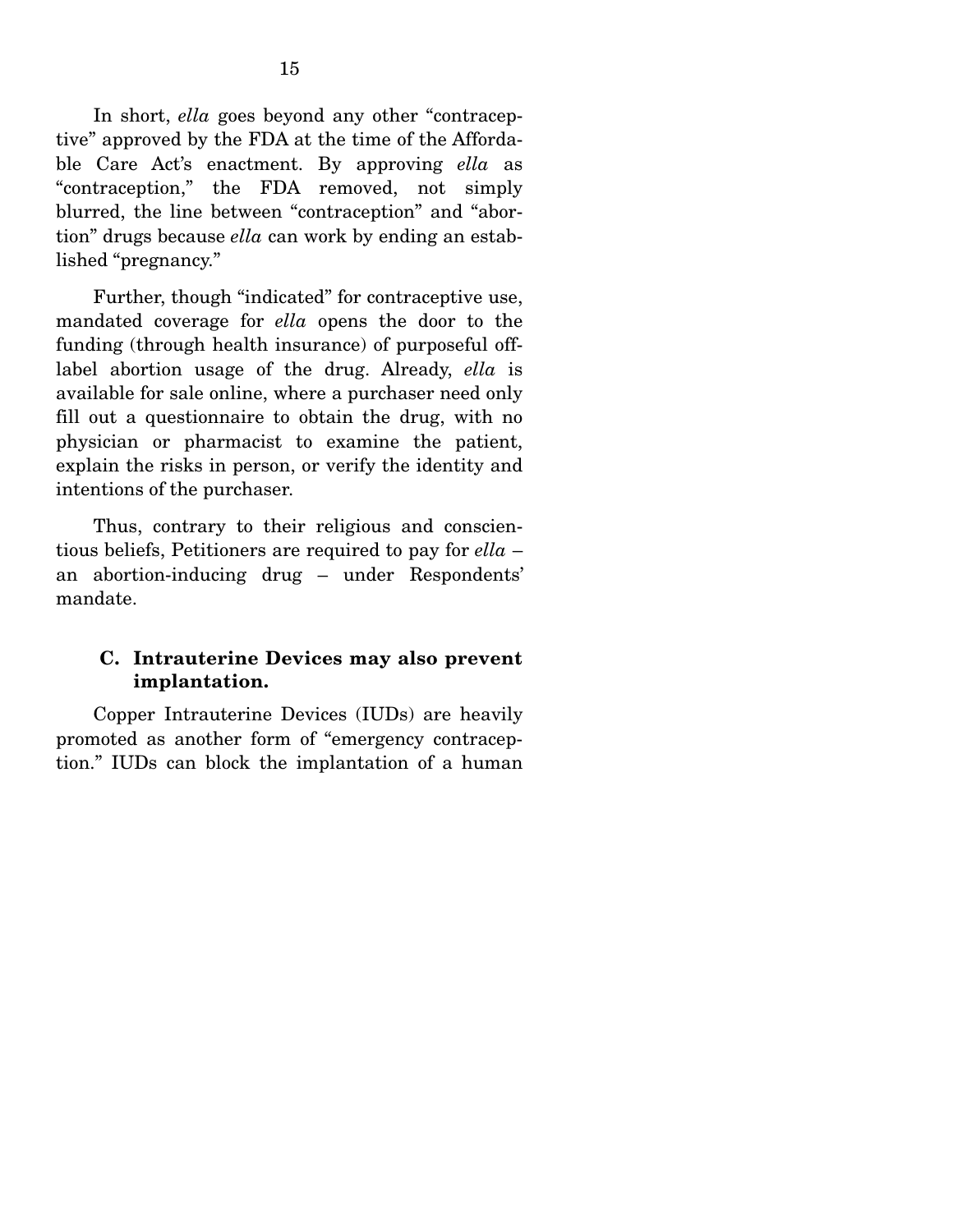embryo after fertilization.<sup>29</sup> In his study on "emergency contraceptives," Dr. Trussell concludes that "[i]ts very high effectiveness implies that emergency insertion of a copper IUD *must* be able to prevent pregnancy *after fertilization.*" 30 Put another way, IUDs are so effective *because* they do not just prevent conception – they can kill an already developing human embryo.

 Once again, under Respondents' Mandate – and contrary to their religious and conscientious beliefs – Petitioners are required to pay for devices that can kill human embryos.

### **III. The Mandate Violates Sincerely Held Religious Beliefs and Freedom of Conscience.**

Petitioners are required under the Mandate to provide insurance coverage for drugs and devices with life-ending mechanisms of action, including "emergency contraception." Petitioners have made clear their conscientious objection to paying for such life-ending drugs. But if Petitioners do not comply with Respondents' Mandate, they will face potentially

<sup>29</sup> *See* Department of Health and Human Services, *Birth Control Methods* (Nov. 21, 2011)*,* http://www.womenshealth.gov/ publications/our-publications/fact-sheet/birth-control-methods.pdf ("If fertilization does occur, the IUD keeps the fertilized egg from implanting in the lining of the uterus.").

<sup>30</sup> *See* Trussell, *Emergency Contraception, supra* (emphasis added)*.*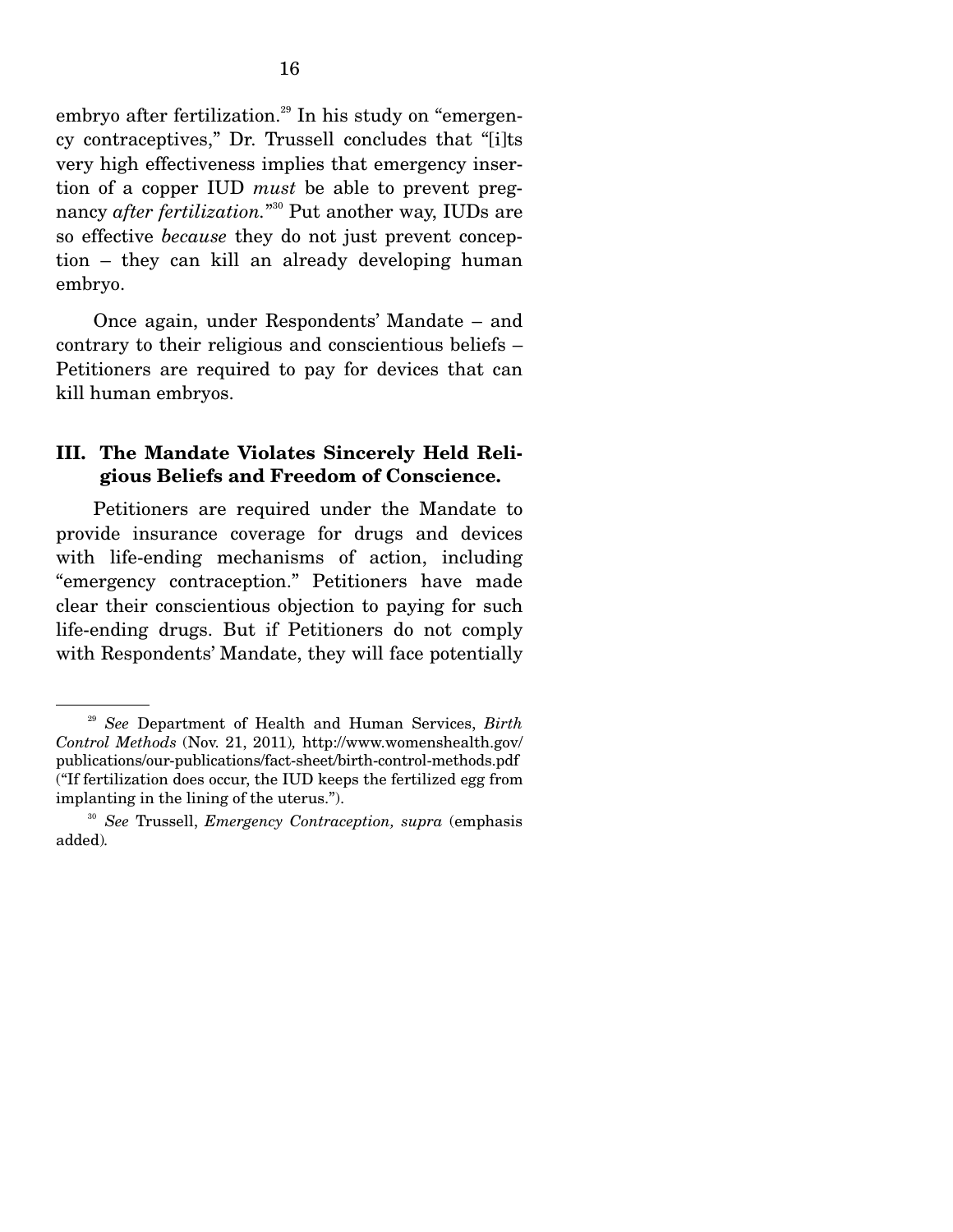ruinous penalties.<sup>31</sup> Clearly, Petitioners are being forced to choose between following their religious and conscientious beliefs, and complying with the law. It is exactly this type of coercive dichotomy that violates the U.S. Constitution's guarantee of freedom of conscience.

 Freedom of conscience is a fundamental right that has been protected since the founding of our Nation. Since that time, the paramount importance of this historic right has been affirmed by our Founders, by this Court, and by Congress. History, tradition, and jurisprudence affirm that a person cannot be forced to commit an act that is against his or her moral, religious, or conscientious beliefs – including payment for such an act – and this history, tradition, and jurisprudence unequivocally support Petitioners in this case.

### **A. Freedom of Conscience is a fundamental right affirmed by our Founders.**

The First Amendment guarantees that Congress shall make no law prohibiting the free exercise of religion. U.S. CONST. amend. I. At the very root of that promise is the guarantee that the government

<sup>31</sup> *See* 26 U.S.C. §4980H(a), (c)(1); 26 U.S.C. §4980D(b); 29 U.S.C. §1132(a)(1)(B); 42 U.S.C. §300gg-22(b)(2)(C)(i). *See also* Cong. Research Serv., RL 7-5700 (asserting that the Secretary's authority to impose a \$100 per day per individual penalty for failure to provide coverage applies to insurers who violate the "preventive care" provision).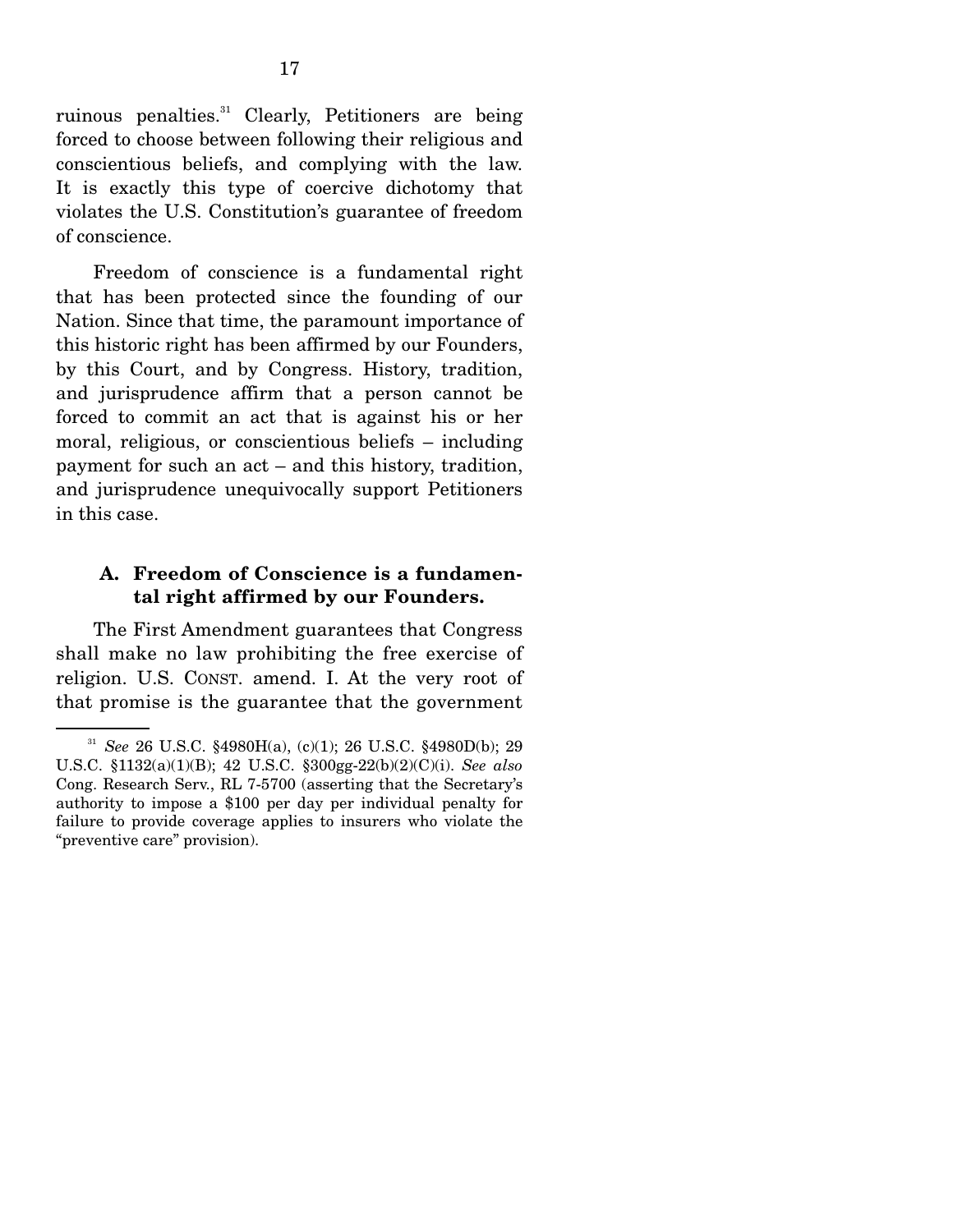cannot force a person to commit an act in violation of his or her religion.<sup>32</sup>

 The signers to the religion provisions of the First Amendment were united in a desire to protect the "liberty of conscience." Having recently shed blood to throw off a government which dictated and controlled their religion and practices, guaranteeing freedom of conscience was of utmost importance.<sup>33</sup>

 Thomas Jefferson made it clear that freedom of conscience is not to be subordinate to the government:

[O]ur rulers can have authority over such natural rights only as we have submitted to them. The rights of conscience we never submitted, we could not submit. We are answerable for them to our God.<sup>34</sup>

Jefferson also stated that no provision in the Constitution "ought to be dearer to man than that which protects the rights of conscience against the enterprises of civil authority."35

<sup>32</sup> *See generally* McConnell, *The Origins and Historical Understanding of Free Exercise of Religion*, 103 HARV. L. REV. 1409 (1990).

<sup>&</sup>lt;sup>33</sup> The Founders often used the terms "conscience" and "religion" synonymously. Berg, *Free Exercise of Religion*, in THE HERITAGE GUIDE TO THE CONSTITUTION 310 (2005). Thus, adoption of the "religion" clauses does not mean that the Founders were ignoring freedom of conscience. The two were inextricably intertwined.

<sup>&</sup>lt;sup>34</sup> Jefferson, *Notes on Virginia* (1785).<br><sup>35</sup> Jefferson, Letter to New London Methodists (1809).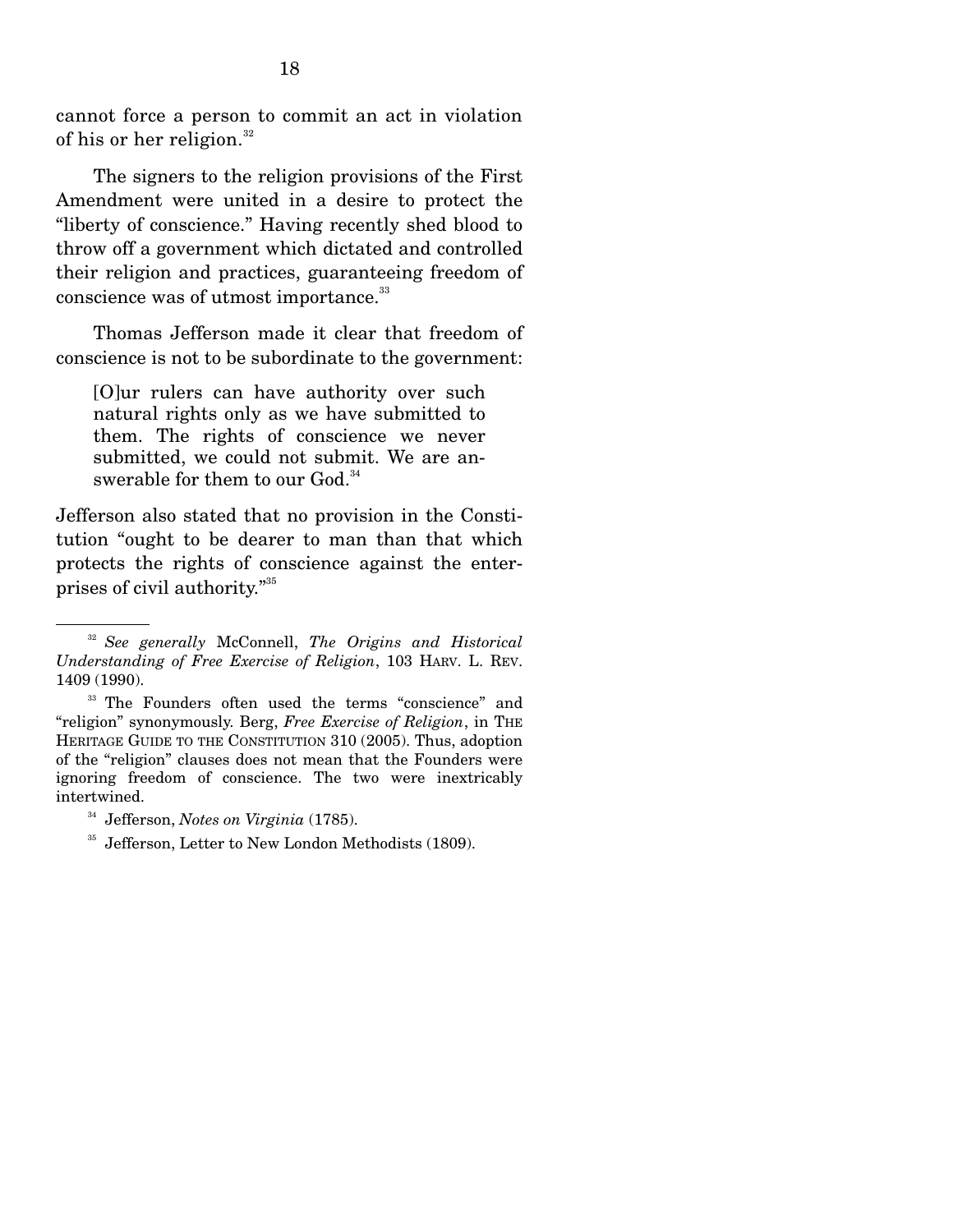Jefferson also maintained that forcing a person to *contribute* to – much like forcing Petitioners to pay for – a cause to which he or she abhorred was "tyrannical."36 This belief formed the basis of Jefferson's bill in Virginia, which prohibited the compelling of a man to furnish money for the propagation of opinions to which he was opposed.<sup>37</sup> Jefferson – who considered it "tyrannical" to force a person to contribute monetarily to a position he disagreed with – would likely be aghast at a law requiring payment for a drug that is conscientiously objectionable.

 Likewise, James Madison, considered the Father of the Bill of Rights, was also deeply concerned that the freedom of conscience of Americans be protected. Madison stated:

The Religion then of every man must be left to the conviction and conscience of every man; and it is the right of every man to exercise it as these may dictate. This right is in its nature *an unalienable right*. 38

<sup>&</sup>lt;sup>36</sup> Boyd, THE PAPERS OF THOMAS JEFFERSON 545 (1950).

<sup>&</sup>lt;sup>37</sup> Thus, not only is Jefferson the author of the Declaration of Independence, but he is also the author of one of this Nation's first statutes granting the right to refuse to participate or to act because of conscientious convictions. Jefferson was so proud of this accomplishment that he had "Author of the . . . Statute of Virginia Religious Freedom. . . ." etched on his gravestone.

<sup>38</sup> Madison, *Memorial and Remonstrance Against Religious Assessments* ¶ 15 (emphasis added).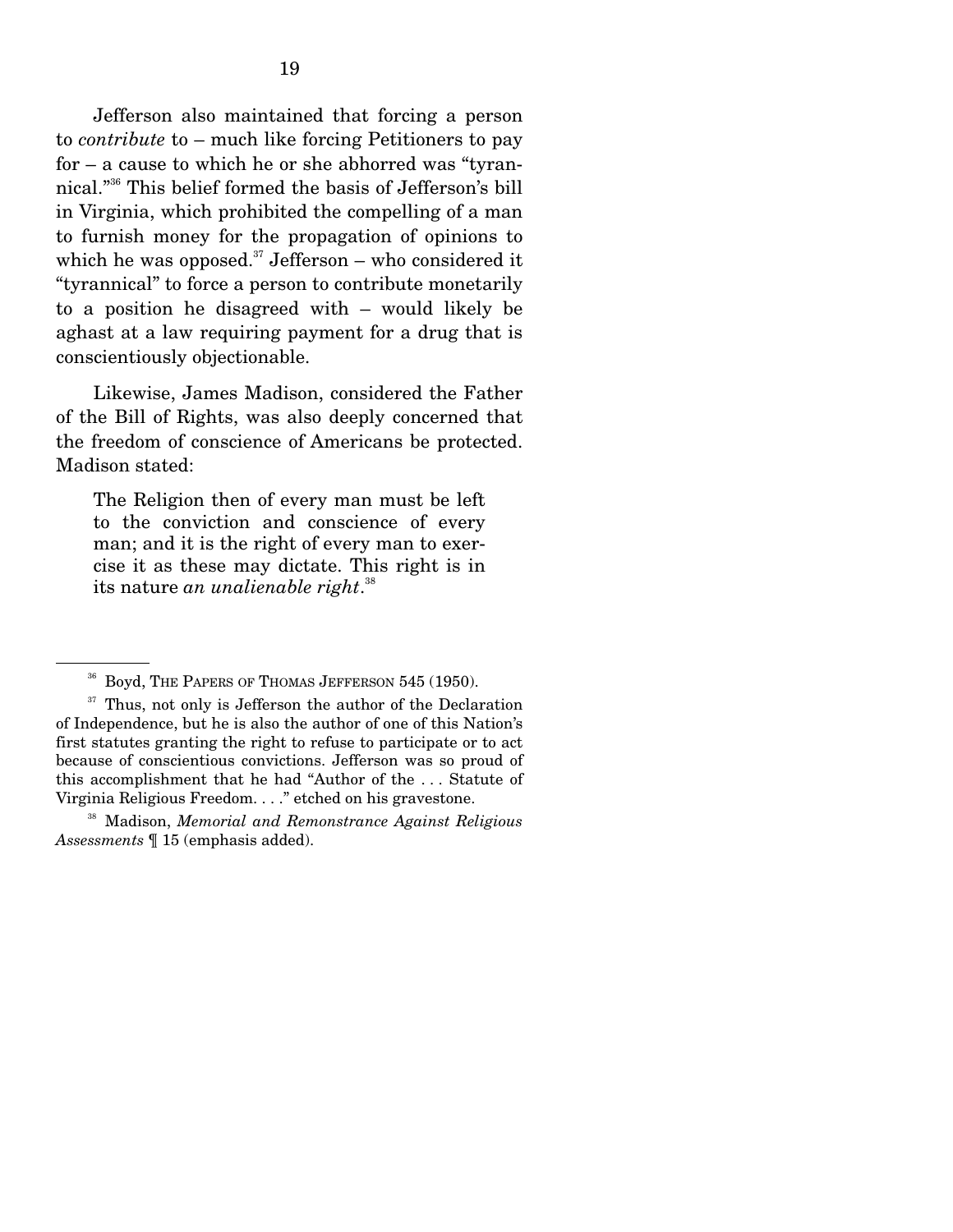In fact, Madison described the conscience as "the most sacred of all property."39 Madison also amended the Virginia Declaration of Rights to state that all men are entitled to full and free exercise of religion, "according to the dictates of conscience."

 Madison understood that if man cannot be loyal to himself, to his conscience, then a government cannot expect him to be loyal to less compelling obligations, statutes, or professional duties. If the government demands that he betray his conscience, the government has eliminated the only moral basis for obeying any law. Madison considered it "the particular glory of this country, to have secured the rights of conscience which in other nations are least understood or most strangely violated."40

 President George Washington maintained that "the establishment of Civil and Religious Liberty was the Motive that induced me to the field of battle," and he advised Americans to "labor to keep alive in your breast that little spark of celestial fire called conscience."<sup>41</sup> President Washington also maintained that the government should accommodate religious persons:

<sup>&</sup>lt;sup>39</sup> Milton, THE QUOTABLE FOUNDING FATHERS: A TREASURY OF 2,500 WISE AND WITTY QUOTATIONS 36-37 (2005).

 $40$  Madison, Speech Delivered in Congress (Dec. 22, 1790).

<sup>41</sup> Novak & Novak, WASHINGTON'S GOD 111 (2006); Milton, *supra*.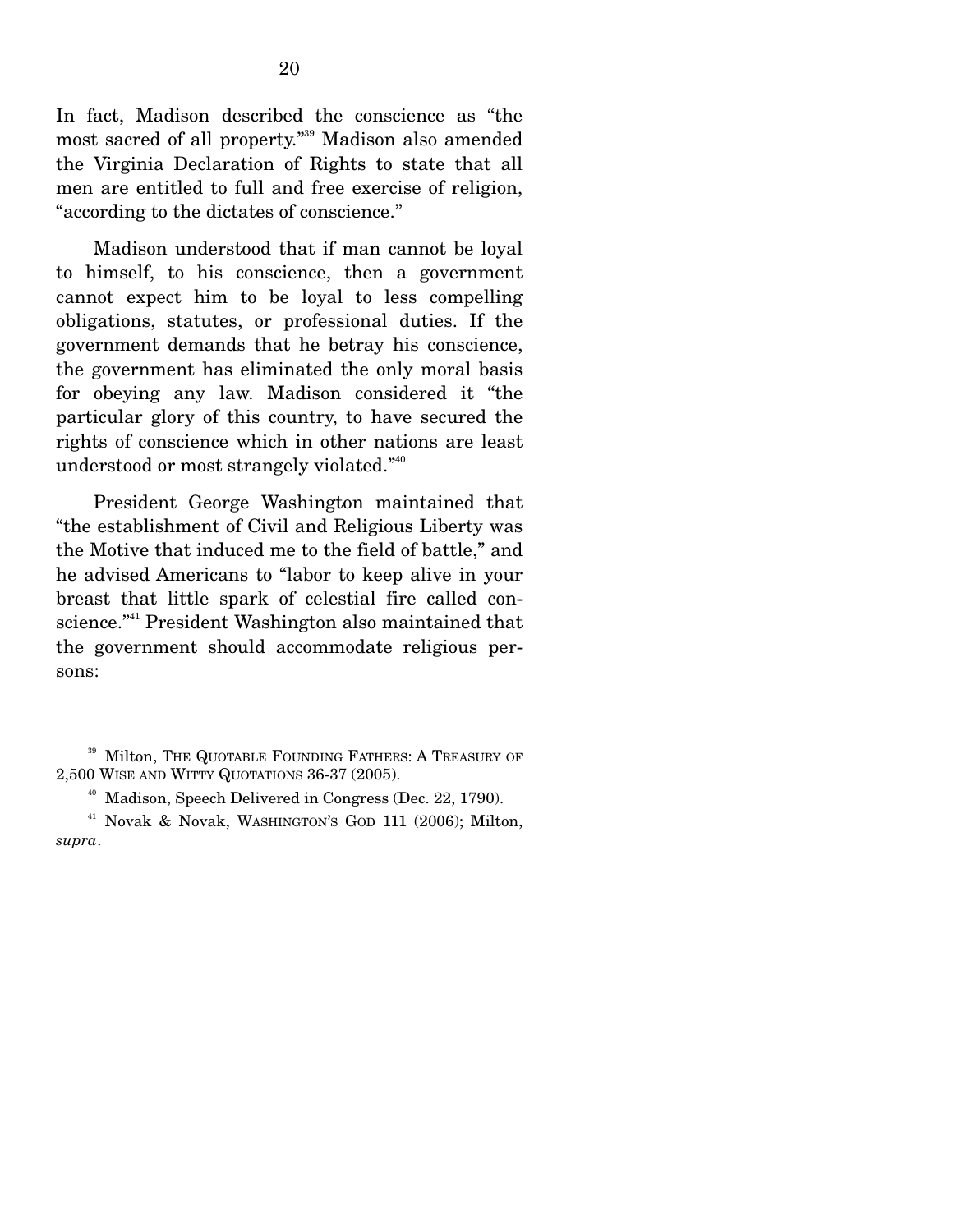The conscientious scruples of all men should be treated with great delicacy and tenderness: and it is my wish and desire, that the laws may always be extensively accommodated to them, as a due regard for the protection and essential interests of the nation may justify and permit. $42$ 

 Another Founder who would serve as President, John Adams, stated that "no subject shall be hurt, molested, or restrained, in his person, liberty, or estate, for worshipping God in the manner most agreeable to the dictates of his own conscience."<sup>43</sup> Patriot leader Samuel Adams wrote that the liberty of conscience is an original right.<sup>44</sup>

 Forcing Petitioners to pay for drugs and devices to which they are conscientiously opposed eviscerates the very purpose for which this Nation was founded and formed. As Thomas Jefferson charged us:

[W]e are bound, you, I, every one, to make common cause, even with error itself, to maintain the common right of freedom of conscience. *We ought with one heart and one hand hew down the daring and dangerous* 

<sup>42</sup> Washington, Letter to the Religious Society Called Quakers (1789).

<sup>43</sup> Adams, *A Declaration of the Rights of the Inhabitants of the Commonwealth of Massachusetts,* in REPORT FROM COMMIT-TEE BEFORE THE CONVENTION OF DELEGATES (1779).

<sup>&</sup>lt;sup>44</sup> Cushing, THE WRITINGS OF SAMUEL ADAMS 350-59 (vol. II, 1906).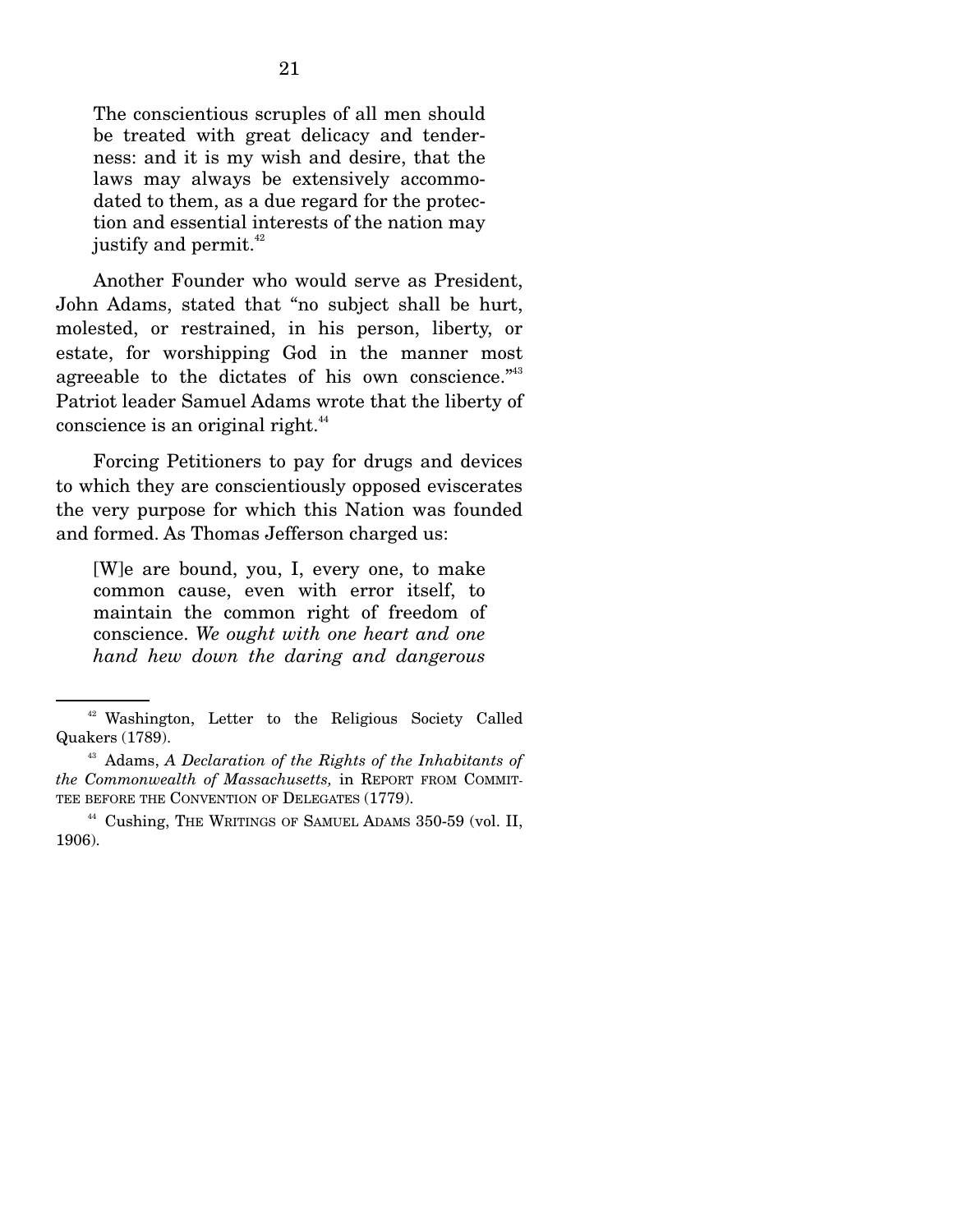*efforts of those who would seduce the public opinion to substitute itself into . . . tyranny over religious faith*. . . ."45

### **B. Freedom of Conscience is a fundamental right affirmed this Court.**

This Court has consistently ruled in favor of protecting the freedom of conscience of every American. "Freedom of conscience" is referenced explicitly throughout Supreme Court jurisprudence. *See*, *e.g*., *Baird v. State Bar of Ariz*., 401 U.S. 1, 6 (1971) ("The First Amendment gives freedom of mind the same security as freedom of conscience."); *Tinker v. Des Moines Indep. Cmty. Sch. Dist*., 393 U.S. 503, 506 n.2 (1969) (referencing "constitutionally protected freedom of conscience").

 Further, the Court has held that laws cannot abridge expressions protected by the First Amendment simply because a corporation is the source of protected conduct. *See Citizens United v. Fed. Election Comm'n*, 558 U.S. 310 (2010); *First Nat'l Bank of Boston v. Bellotti*, 435 U.S. 765 (1978).

 This Court has stated that "*[f]reedom of conscience* . . . *cannot be restricted by law*." *Cantwell v. Conn*., 310 U.S. 296, 303 (1940) (emphasis added). While the "freedom to believe" is absolute, the

<sup>45</sup> Jefferson, Letter to Edward Dowse, Esq. (Apr. 19, 1803) (emphasis added).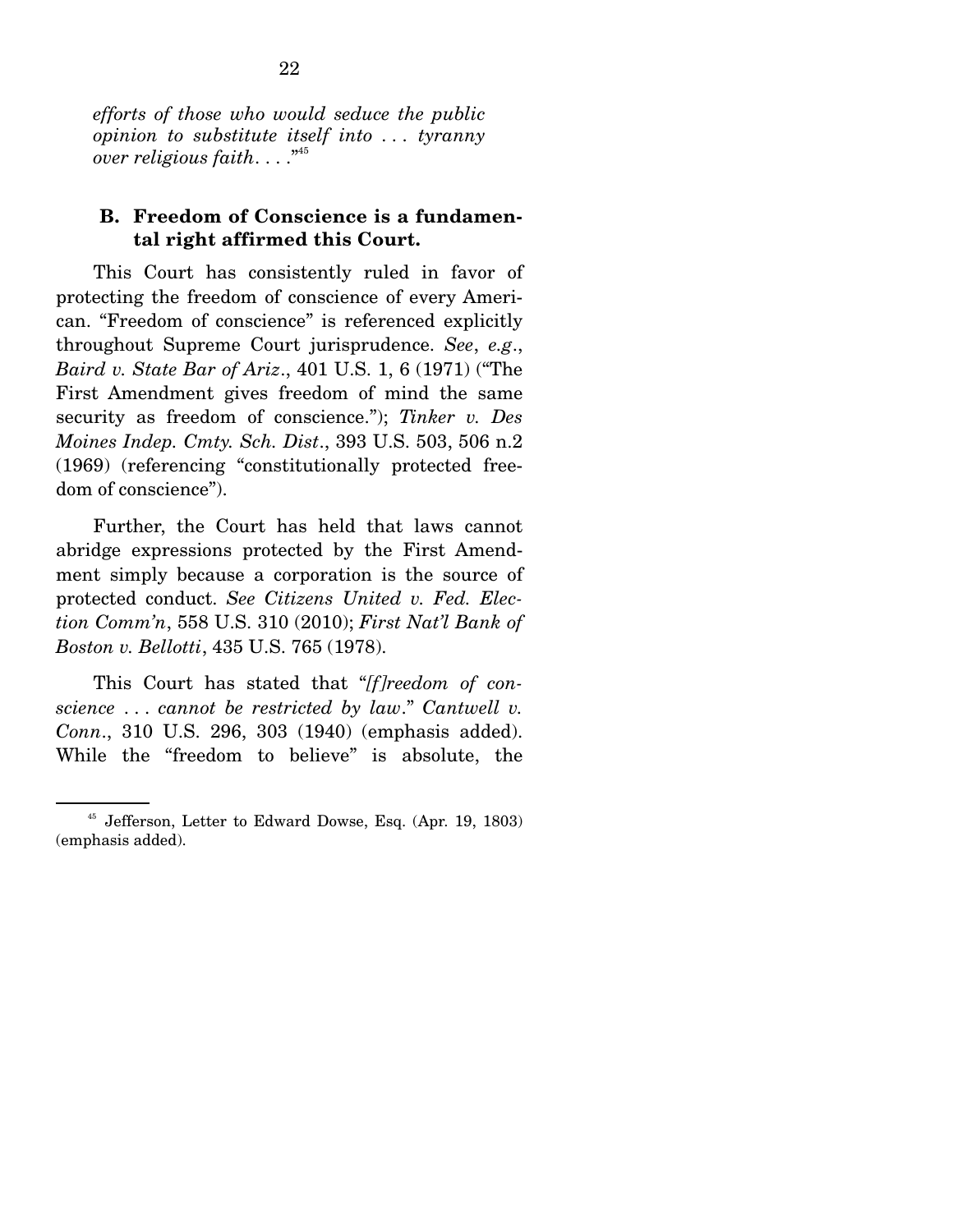"freedom to act" is not; however, "in every case," regulations on the freedom to act cannot "unduly infringe the protected freedom." *Id*. at 303-04.

 In the 1940s, the Supreme Court considered regulations requiring public school students to recite the pledge to the American flag, ultimately vindicating the students' freedom of conscience. Initially the Court ruled against a group of Jehovah's Witnesses who sought to have their children exempted from reciting the pledge. *Minersville Sch. Dist. v. Gobitis*, 310 U.S. 586  $(1940)^{46}$  However, in just three short years, the Supreme Court reversed this decision. In *West Virginia State Board of Education v. Barnette*, the Court stated:

If there is any fixed star in our constitutional constellation, it is that no official, high or petty, can prescribe what shall be orthodox in politics, nationalism, religion, or other matters of opinion or force citizens to confess by word or act their faith therein.... [Llocal] authorities [may not] transcend[ ] constitutional limitations on their power and invade[ ] the sphere of intellect and spirit

<sup>46</sup> Even though *Gobitis* was ultimately decided incorrectly, Justice Felix Frankfurter, writing the majority opinion, recognized that a balance must be struck between the interest of the schools and the interest of the students so as to "prevent either from destroying the other." *Gobitis*, 310 U.S. at 594. Nonetheless, because the liberty of conscience is so fundamental, "every possible leeway" must be given to the claims of religious faith. *Id*.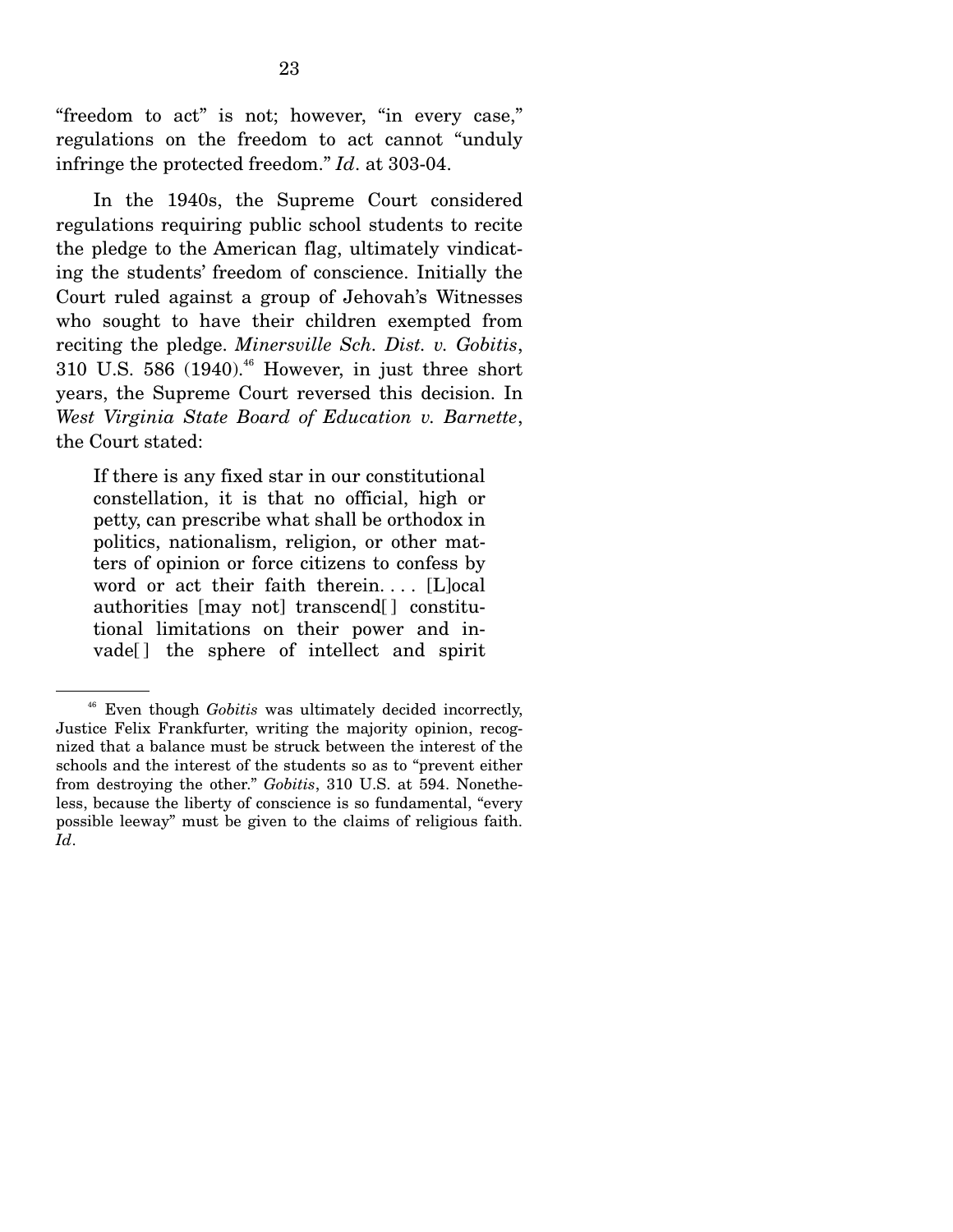which it is the purpose of the *First Amendment to our Constitution* to reserve from all official control.

*Barnette*, 319 U.S. 624, 642 (1943) (emphasis in original). The Court also stated, "[F]reedom to differ is not limited to things that do not matter much. . . . The test of its substance is the right to differ as to things that touch the heart of the existing order." Id.<sup>47</sup> Based upon these principles, this Court ruled it unconstitutional to force public school children to perform an act that was against their religious beliefs.

*Barnette* has been affirmed on numerous occasions, including in *Planned Parenthood v. Casey*, 505 U.S. 833 (1992), where the Supreme Court stated:

It is conventional constitutional doctrine that where reasonable people disagree the government can adopt one position or the other. *That theorem, however, assumes a state of affairs in which the choice does not intrude upon a protected liberty*. Thus, while some people might disagree about whether or not the flag should be saluted, or disagree about

<sup>47 &</sup>quot;The very purpose of a *Bill of Rights* was to withdraw certain subjects from the vicissitudes of political controversy, to place them beyond the reach of majorities and officials and to establish them as legal principles to be applied by the courts. One's . . . freedom of worship and assembly, and other fundamental rights may not be submitted to vote; they depend on the outcome of no elections." *Barnette*, 319 U.S. at 638 (emphasis in original).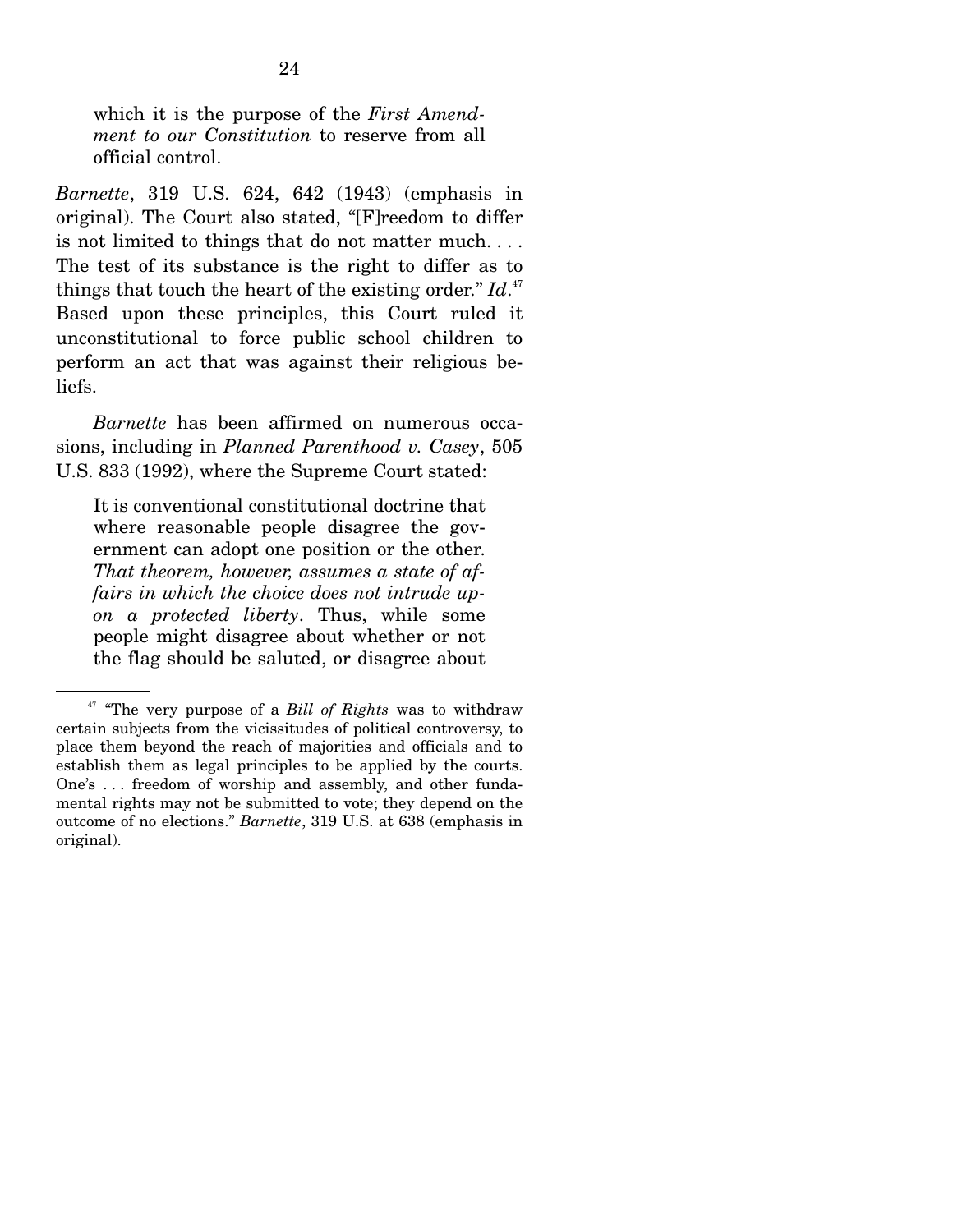the proposition that it may not be defiled, *we have ruled that a State may not compel or enforce one view or the other*.

*Id*. at 851 (citing *Barnette*, 319 U.S. 624) (other citations omitted) (emphasis added).

 In the context of an obligatory flag salute and pledge, this Court has established the principle that to force parents and children to choose between their religious beliefs and their public education is a clear violation of their First Amendment rights. Likewise, forcing Petitioners to choose between adhering to their religious, moral, or conscientious convictions and the potential of heavy fines – or going out of business altogether – and complying with the Mandate is an unconstitutional exercise of state power.

 In the 1960s and 1970s, this Court continued to protect Americans' freedom of conscience. In a notable example, the Court protected men who were conscientiously opposed to war. Section 6(j) of the Universal Military Training and Service Act contained a conscience clause exempting men from the draft who were conscientiously opposed to military service because of "religious training and belief."48 In *United States v. Seeger* and *Welsh v. United States*, the

<sup>48</sup> Section 6(j) does not embody a "new" idea. Early colonial charters and state constitutions spoke of freedom of conscience as a right, and during the Revolutionary War, many states granted exemptions from conscription to Quakers, Mennonites, and others with religious beliefs against war.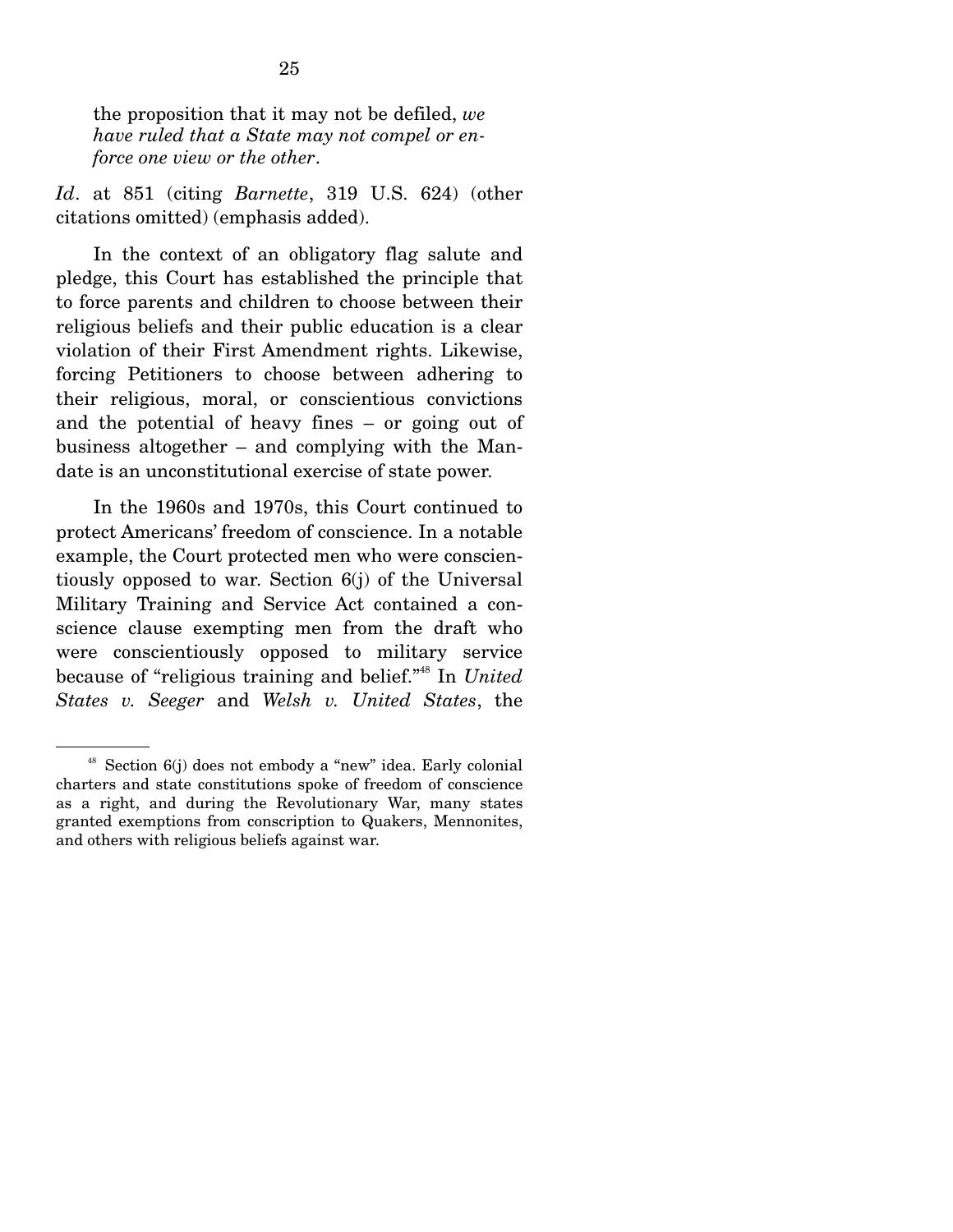Supreme Court extended draft exemptions to "all those whose consciences, spurred by deeply held moral, ethical, or religious beliefs, would give them no rest or peace if they allowed themselves to become part of an instrument of war." *Welsh*, 398 U.S. 333, 344 (1970) (affirming *Seeger*, 380 U.S. 163 (1965)).

*Welsh* acknowledged that §6(j) protected persons with "intensely personal" convictions – even when other persons found those convictions "incomprehensible" or "incorrect." *Welsh*, 398 U.S. at 339. Seeger and Welsh "held deep conscientious scruples against taking part in wars where people were killed. Both strongly believed that killing in war was wrong, unethical, and immoral, and their consciences forbade them to take part in such an evil practice." *Id*. at 337. Important here is Welsh's statement:

I believe that human life is valuable in and of itself; in its living; therefore I will not injure or kill another human being. . . . I cannot, therefore conscientiously comply with the Government's insistence that I assume duties which I feel are immoral and totally repugnant.

#### *Id*. at 343.

 The holdings in these two cases demonstrate a strong commitment by this Court to protect freedom of conscience. Like Welsh, Petitioners believe that human life is valuable – at all stages and in all situations. They cannot kill another human being, but, as discussed *supra*, "emergency contraception" has the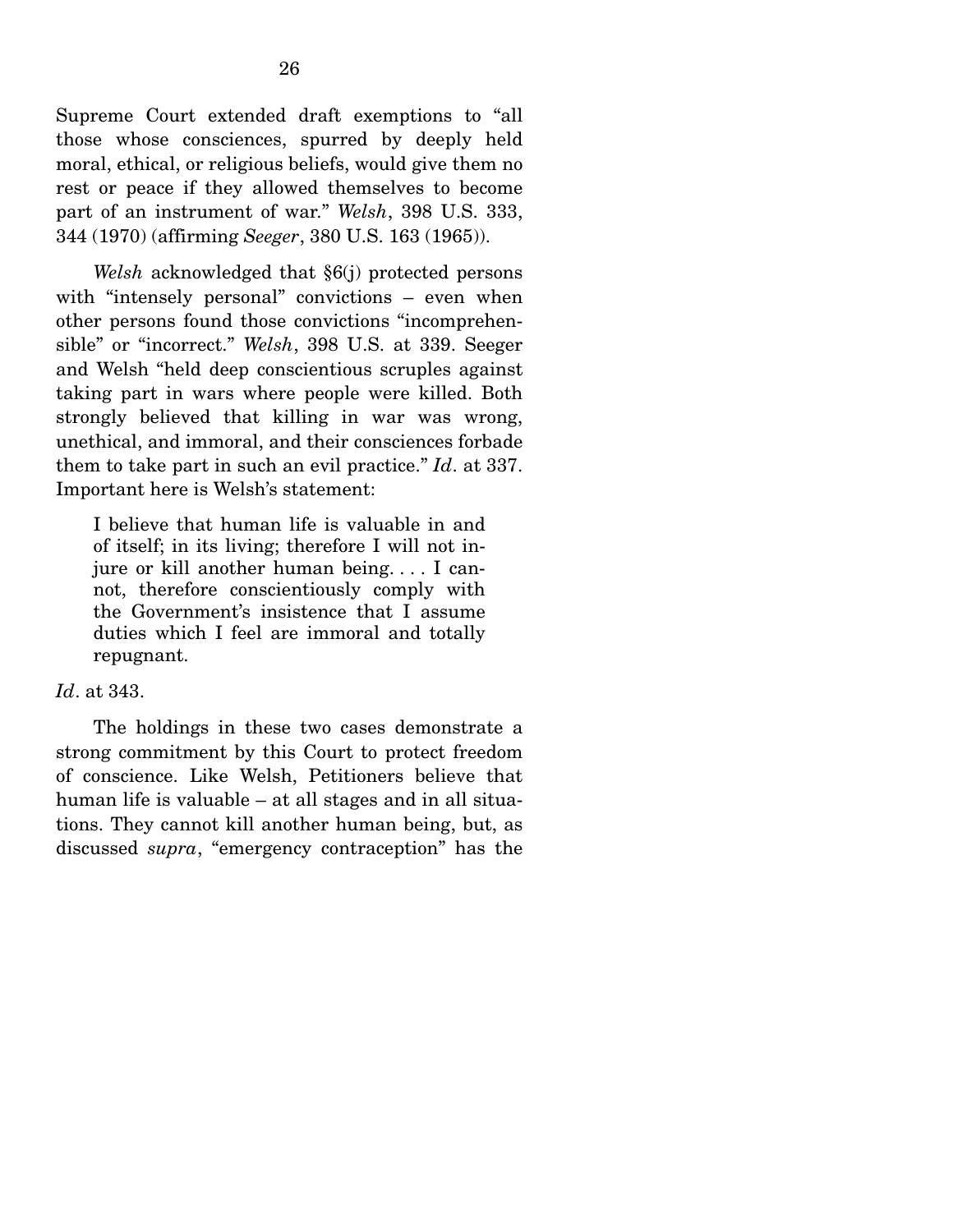potential to terminate developing human embryos. Being forced to pay for the termination of a human life is just as objectionable as being forced to participate in the termination of human life in war. Paying for the act *is* participation in the act.

### **C. Freedom of Conscience is a fundamental right affirmed by Congress.**

Congress likewise has considered and passed numerous measures expressing the federal government's commitment to protecting the freedom of conscience.

 Congress addressed the issue of conscience just weeks after this Court decided *Roe v. Wade*. In 1973, Congress passed the first of the Church Amendments.49 The original and subsequent Church Amendments protect healthcare providers from discrimination by recipients of U.S. Department of Health and Human Services (HHS) funds on the basis of their objection, because of religious belief or moral conviction, to performing or participating in *any* lawful health service or research activity.

 In 1996, Section 245 of the Public Health Service Act, known as the Coats Amendment, was enacted to prohibit the federal government and state or local governments that receive federal financial assistance from discriminating against individual and

<sup>49 42</sup> U.S.C. §300a-7.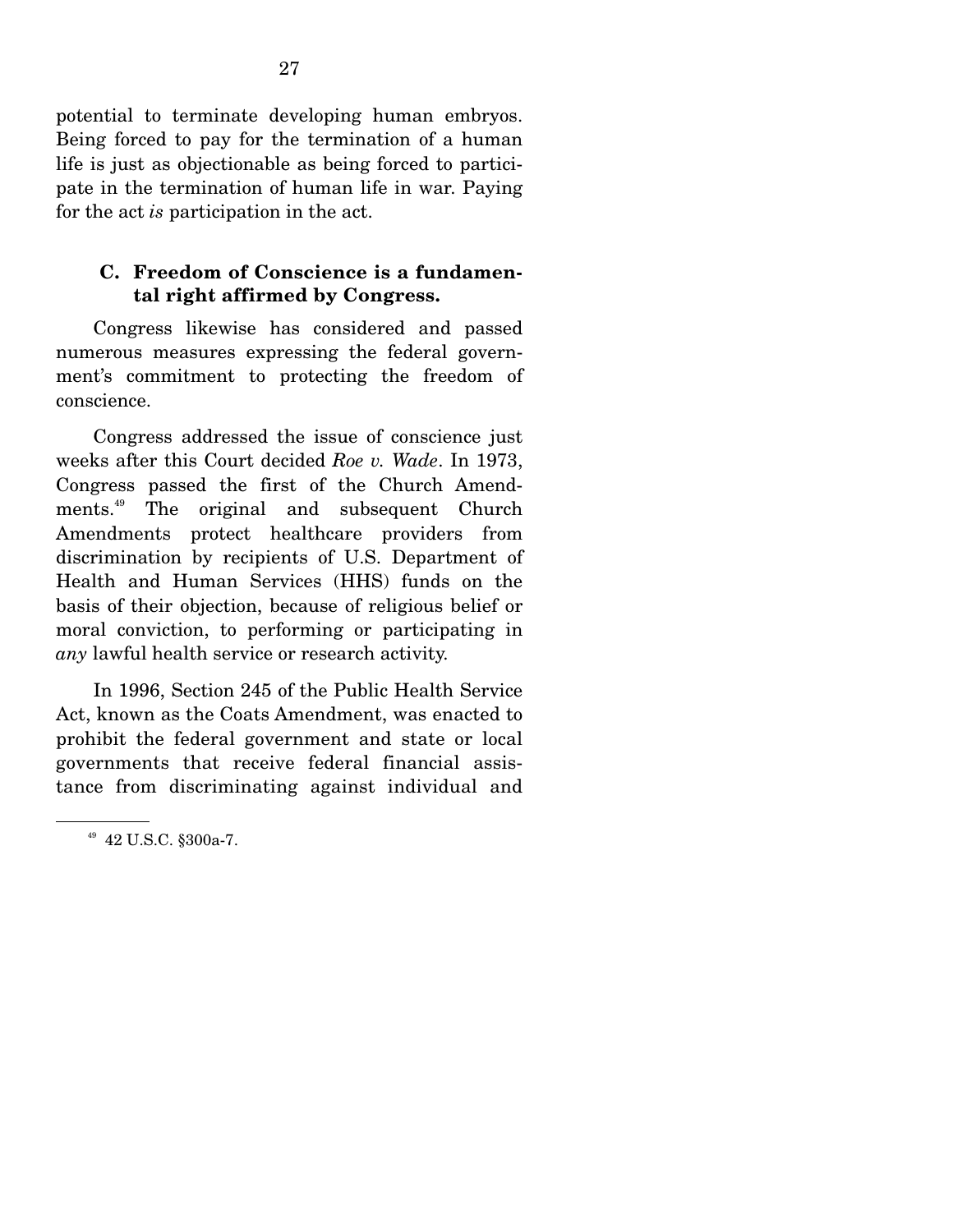institutional healthcare providers, including participants in medical training programs, who refused to, among other things, receive training in abortions; require or provide such training; perform abortions; or provide referrals or make arrangements for such training or abortions.<sup>50</sup> The measure was prompted by a 1995 proposal from the Accreditation Council for Graduate Medical Education to mandate abortion training in all obstetrics and gynecology residency programs.

 The most recent federal conscience protection, the Hyde-Weldon Amendment, was first enacted in 2005 and provides that no federal, state, or local government agency or program that receives funds under the Labor, Health and Human Services (LHHS) appropriations bill may discriminate against a healthcare provider because the provider refuses to provide, pay for, provide coverage of, or refer for abortion.51 The Amendment is subject to annual renewal and has survived multiple legal challenges brought by pro-abortion groups.<sup>52</sup>

<sup>&</sup>lt;sup>50</sup> 42 U.S.C. §238n.

 $51$  Pub. L. No. 110-161, §508(d), 121 Stat. 1844, 2209 (2007).

<sup>&</sup>lt;sup>52</sup> Many similar conscience provisions related to federal funding have been passed over the last 45 years. *See*, *e.g*., 42 U.S.C. §1395w-22(j)(3)(B) (1997); 42 U.S.C. §300a-7(e) (1979); 42 U.S.C. §300a-7(c)(2), (d) (1974); 42 U.S.C. §300a-7(b), (c)(1) (1973); 48 C.F.R. §1609.7001(c)(7) (1998); Pub. L. No. 108-25, 117 Stat. 711, 733 (2003).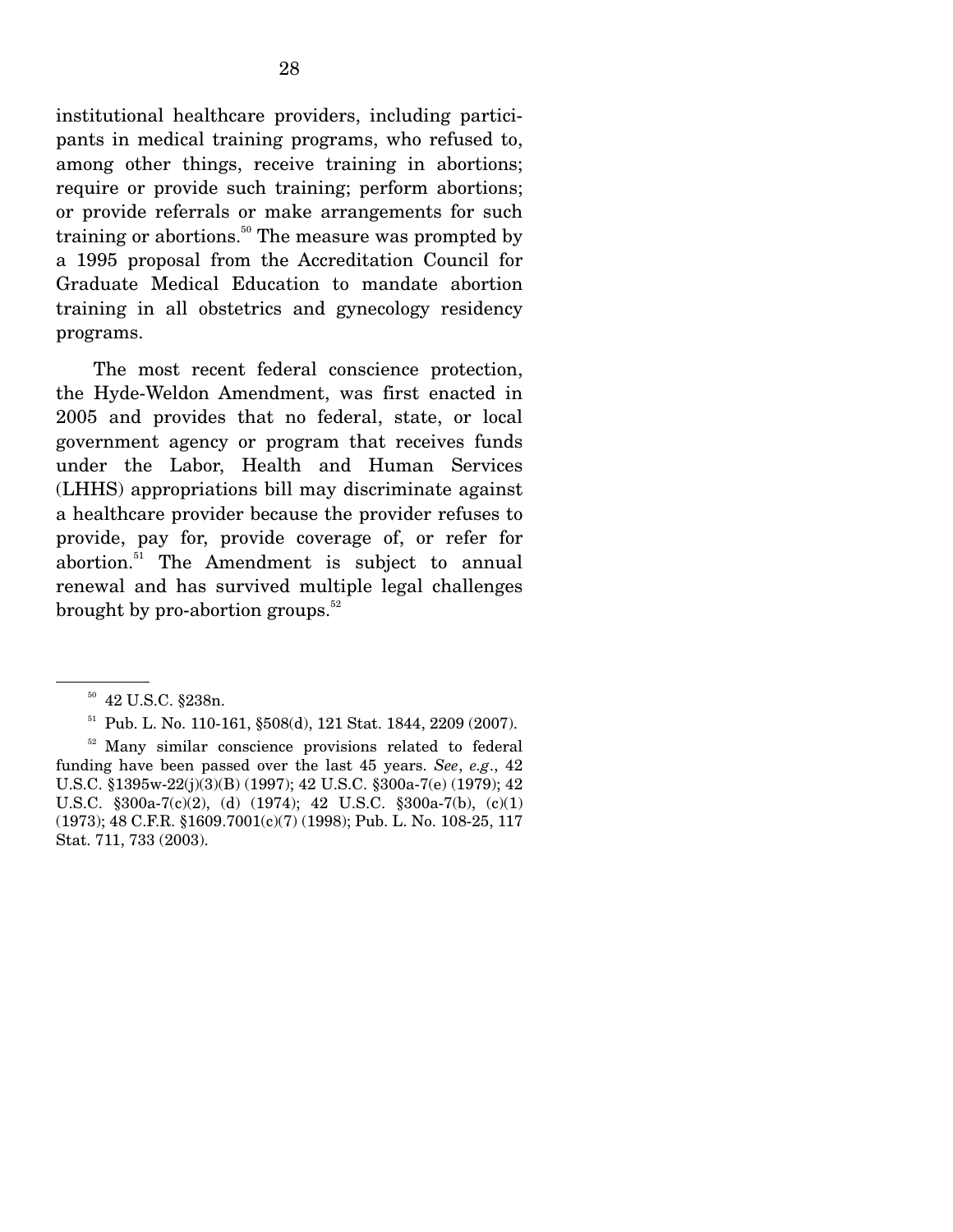Congress has also acted to provide specific conscience protections in the provision of contraceptives. For example, in 2000 Congress passed a law requiring the District of Columbia to include a conscience clause protecting religious beliefs and moral convictions in any contraceptive mandate.<sup>53</sup> Similarly, in 1999 Congress prohibited health plans participating in the federal employees' benefits program from discriminating against individuals who refuse to prescribe contraceptives.<sup>54</sup>

 These laws highlight the commitment of the American people to protect individuals and employers from mandates or other requirements forcing them to violate their consciences and/or religious and moral beliefs, and demonstrate that the Respondents' Mandate ignores the longstanding national commitment to protect the freedom of conscience.<sup>55</sup>

--------------------------------- ---------------------------------

55 Respondents' actions also run contrary to the laws and clear intent of the vast majority of states that protect the freedom of conscience. At least 47 states provide some degree of statutory protection to healthcare providers who conscientiously object to certain procedures. *See Rights of Conscience Overview*, in DEFENDING LIFE 2013: DECONSTRUCTING ROE: ABORTION'S NEGATIVE IMPACT ON WOMEN (2013), http://www.aul.org/wpcontent/uploads/2013/04/06-Freedom-of-Conscience.pdf.

<sup>53</sup> *See* Pub. L. No. 108-7, 117 Stat. 11, 126-27 (2000).

<sup>54</sup> *See* Pub. L. No. 108-7, 117 Stat. 11, 472 (1999).